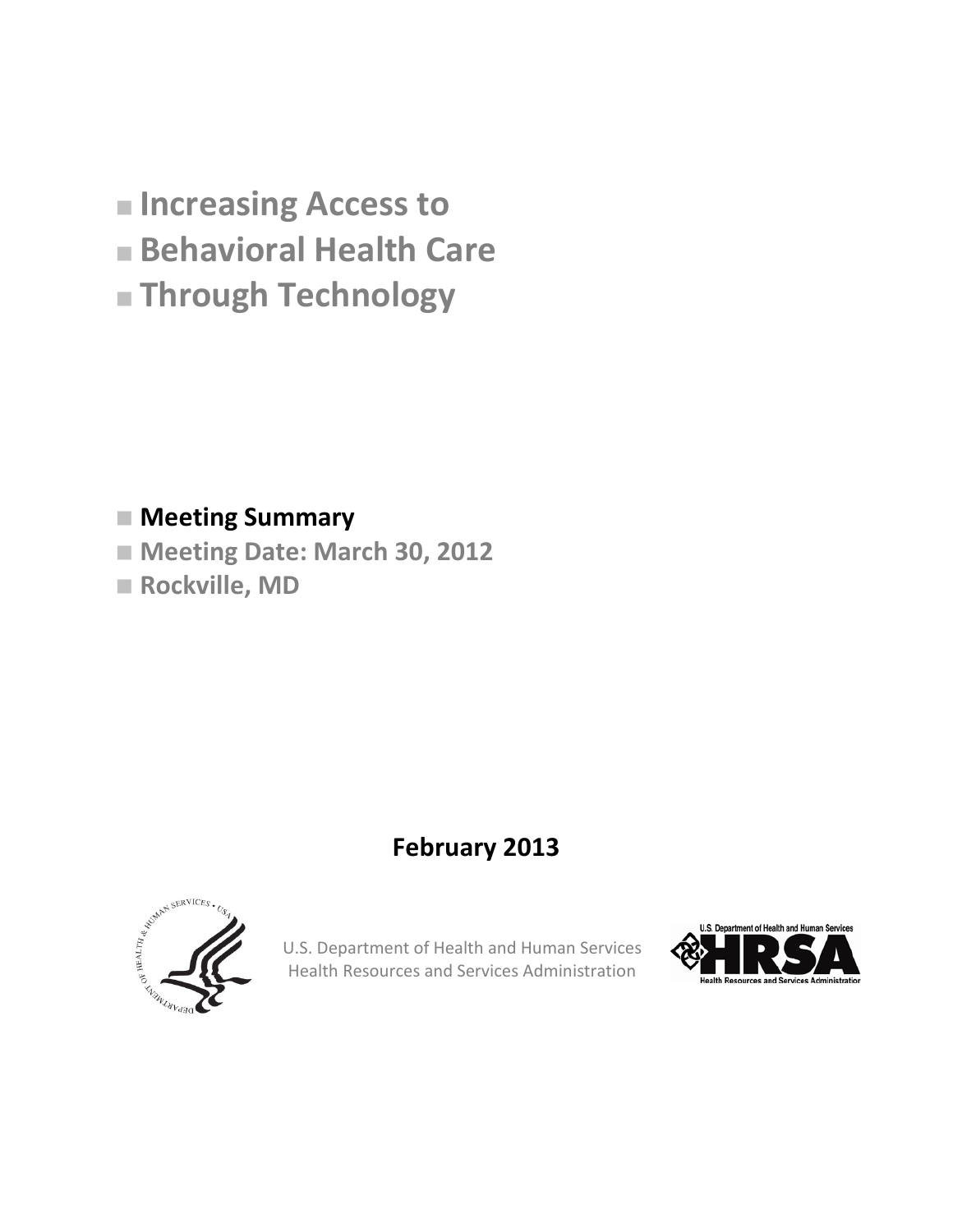This publication was produced for the U.S. Department of Health and Human Services (HHS), Health Resources and Services Administration (HRSA), by Public Ink under contract #HHSH250200976009I with The Dixon Group.

This publication lists non-Federal resources in order to provide additional information to consumers. The views and content of these resources have not been formally approved or endorsed by HHS or HRSA.

Increasing Access to Behavioral Health Care Through Technology is not copyrighted. Readers are free to duplicate and use all or part of the information contained in this publication. The publication is available online at http://hrsa.gov.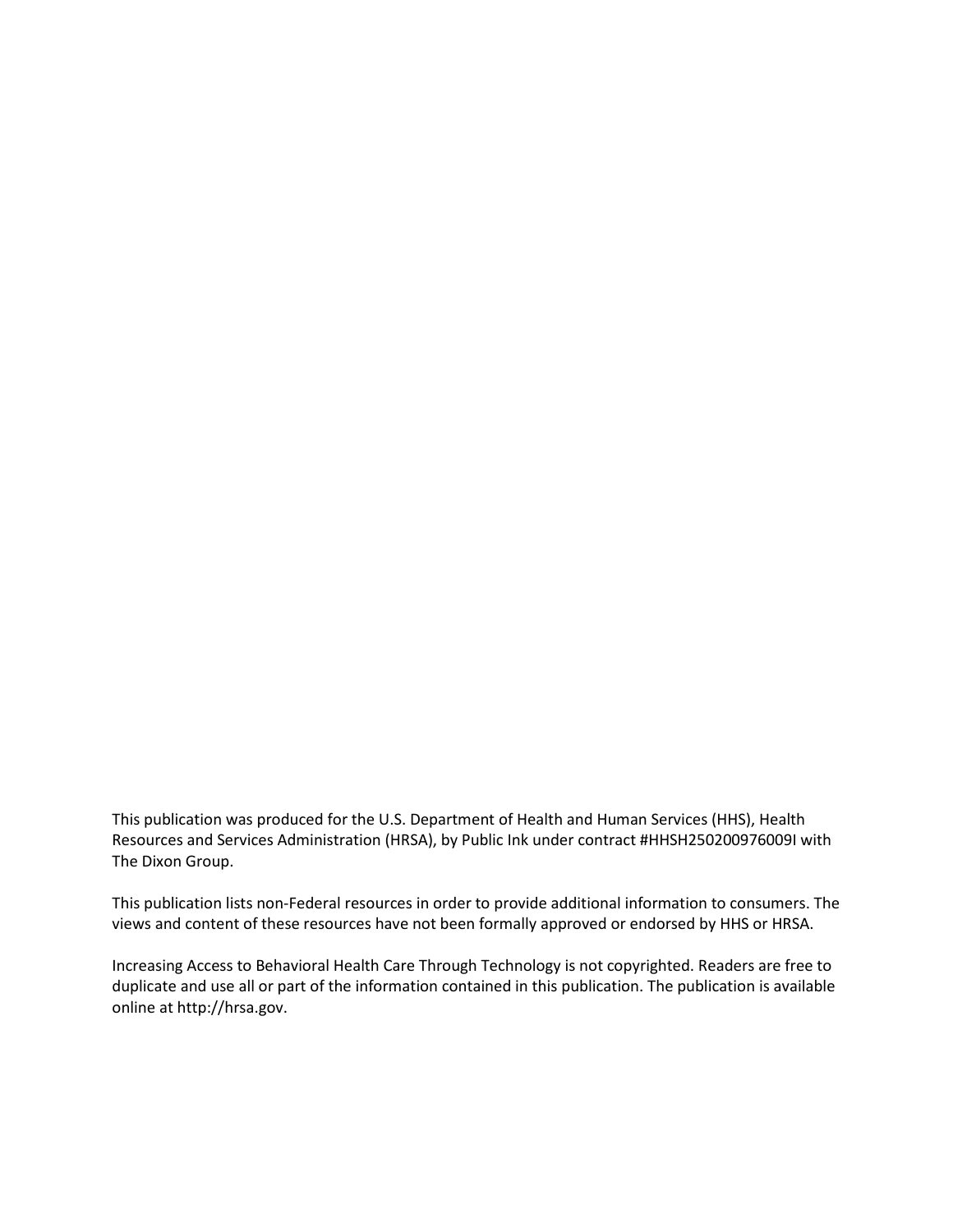### **Table of Contents**

| ◢<br>◢<br>z.<br>A<br>◢                             |  |
|----------------------------------------------------|--|
|                                                    |  |
| z.<br>◢<br>A<br>z.<br>z.<br>z.<br>A<br>◢<br>A<br>A |  |
|                                                    |  |
| A<br>z.<br>A<br>A<br>◢                             |  |
|                                                    |  |
| z.                                                 |  |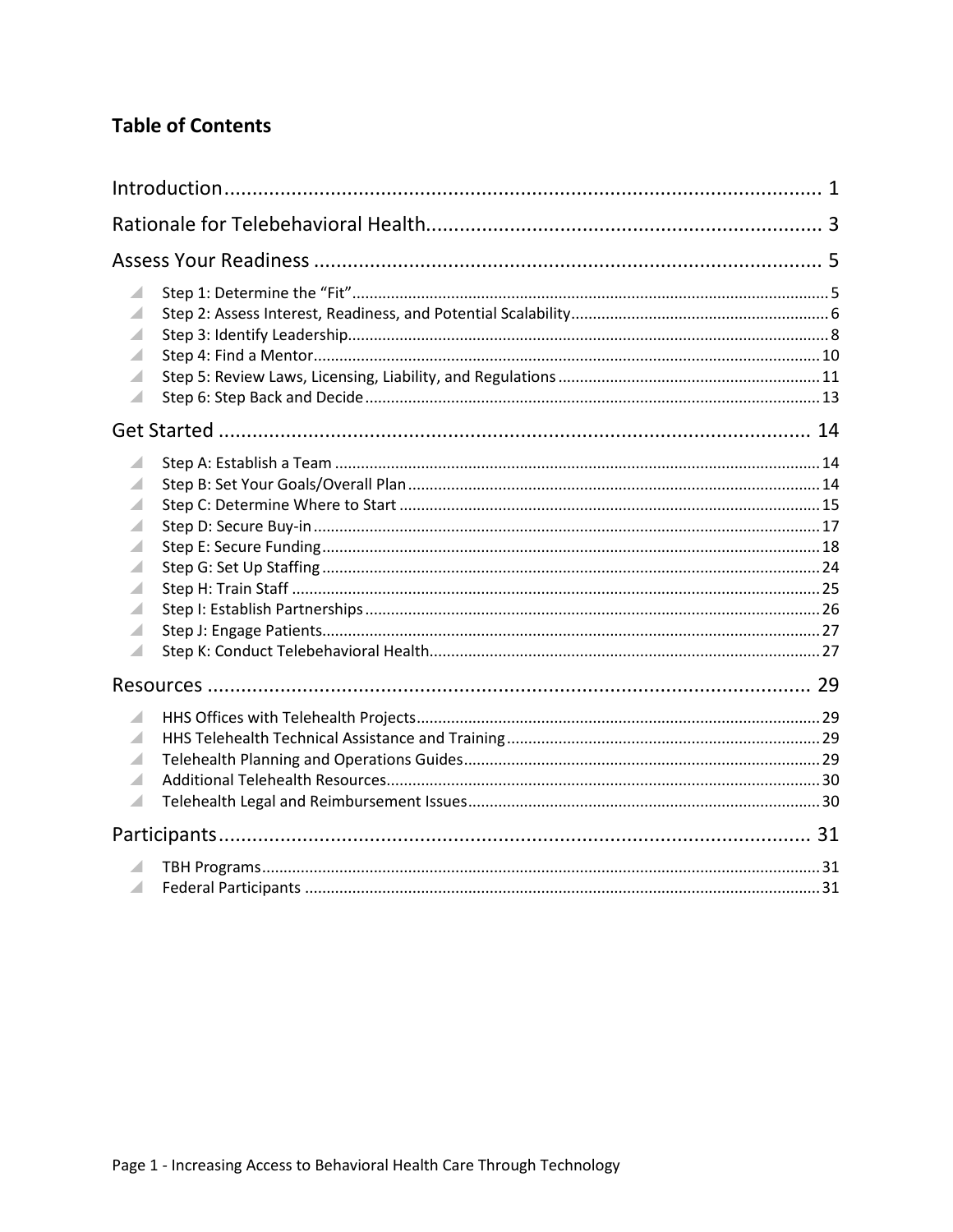# **Introduction**

*Insights in this report were shared by a select group of HRSAfunded health centers in a March 2012 daylong meeting, convened by the U.S. Department of Health and Human Services (HHS) and its Health Resources and Services Administration's (HRSA) Office of Special Health Affairs. The meeting was held in collaboration with HRSA's Bureau of Primary Care (which oversees the Health Centers Program), the HRSA Office of Rural Health Policy's Office for the Advancement of Telehealth, and HHS's Substance Abuse and Mental Health Services Administration's (SAMHSA) Telemental Health Program.* 

Behavioral health care in the U.S. is generally harder to access than other health services, due to factors like a shortage of qualified behavioral health providers and coverage limits by public and pr[i](#page-34-0)vate payers.<sup>1</sup> Access to specialty care services—including behavioral care—is particularly acute for under- and un-insured individuals served by Health Centers funded by HHS/HRSA. These organizations receive Federal grants from HHS/HRSA to deliver primary care services to low-income populations. However, specialty care is often not covered by the grants.

Among the ideas for increasing access to behavioral health care is the use of telehealth (i.e., the use of technology to deliver care through techniques like videoconferencing).<sup>"</sup> Broadly speaking, telebehavioral health can take two forms:

- A non-behavioral care provider can use telehealth technology to conduct a distance-based consultation with a behavioral health specialist to discuss how to handle a patient's mental health needs. In the parlance of telehealth, this is called a consultation.<sup>[iii](#page-34-2)</sup>
- A patient can participate in a videoconference session with a behavioral health specialist. This is called an encounter.<sup>[iv](#page-34-3)</sup>

Both approaches have been successfully put into place by a select number of safety net programs funded by HHS and HRSA. Telebehavioral health may be one of the more successful applications of telehealth across the spectrum of clinical services as outcomes and patient acceptance for telebehavioral health are comparable to face-to-face visits.

#### *At A Glance Why Telebehavioral Health?*

**The Need is Great**. Depression is the third most common reason for a visit to a HRSA Health Center, after diabetes and hypertension.

#### **Many Sites Can Use It**.

Telehealth is not just for rural areas looking for ways to overcome distance and transportation challenges. Urban sites use telehealth for consultations and patient encounters. Furthermore, telehealth is far more likely to be used to facilitate staff communications across providers as compared to handling of patient encounters.

#### **Patients Accept It**.

Telebehavioral health programs report widespread patient acceptance of using technologies like videoconferencing. In some cases, technology provides added comfort to patients who otherwise might be fearful and resistant to meet face-to-face in a clinic.

#### **Providers are Ready**.

Technology is pervasive in the medical setting. Clinicians are no longer technophobic.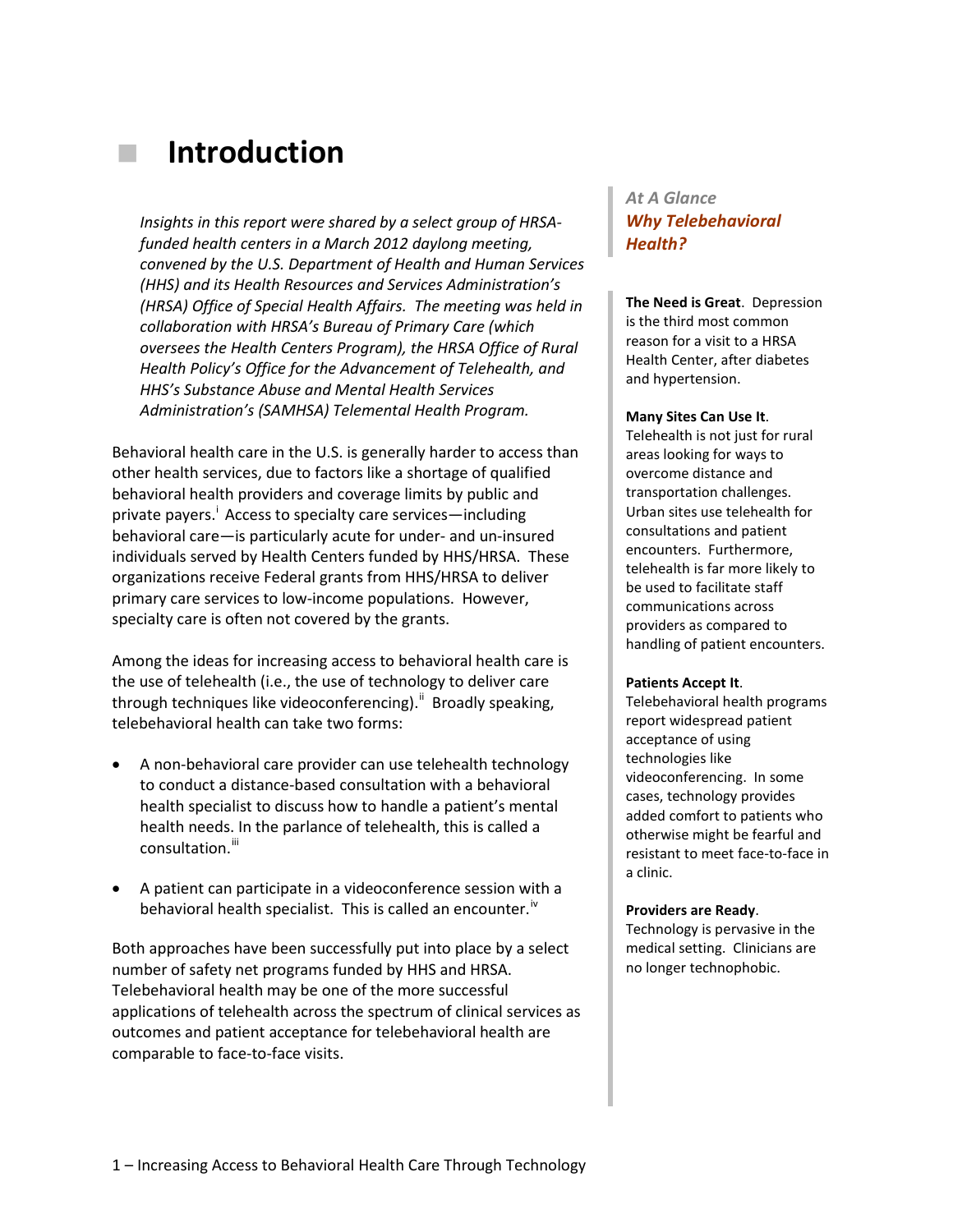This report presents the following tips and insights shared by HRSA-funded grantees on getting a telebehavioral health program—from initial planning to implementation and growth.

- **Rationale for Telebehavioral Health**. Included here is a summary of the cost savings, efficiencies, and service expansion that HRSA safety net providers realized in their telebehavioral health programs. Collectively, these potential advantages might stimulate safety net providers to explore establishment of a telebehavioral health program.
- **Assess Your Readiness**. This section outlines what safety net providers typically consider when determining whether to establish a telebehavioral health program. Typical steps include: determining if telebehavioral health is a fit for the agency's mission, target population, and current services; identifying individuals to lead the effort; finding a mentor who can share ideas and provide guidance; reviewing laws and regulations (e.g., privacy and sharing of data); and then putting a foundational plan in place (e.g., goals, identifying legal and regulatory requirements).
- **Get Started**. If the above assessment is a "go" signal to develop a telebehavioral health program, next steps include identifying potential sources of funding and determining how to build the program (particularly in relation to existing program operations like the agency's Health Information Technology system).
- **Resources**. This report ends with a summary of technical assistance and training resources for establishing telehealth programs. In particular are materials from the regional telehealth resource centers funded by HRSA. Among their collections are in-depth technical documents that provide detailed guidance on start-up of a telehealth program.

As readers go through this report, they will note that the terms "telehealth" and "telebehavioral health" are both used—often interchangeably. This reflects how meeting attendees typically went about establishing their telebehavioral health programs: within the broader framework of putting telehealth operations in place. Thus, insights can apply to establishing general telehealth programs and telebehavioral health in particular.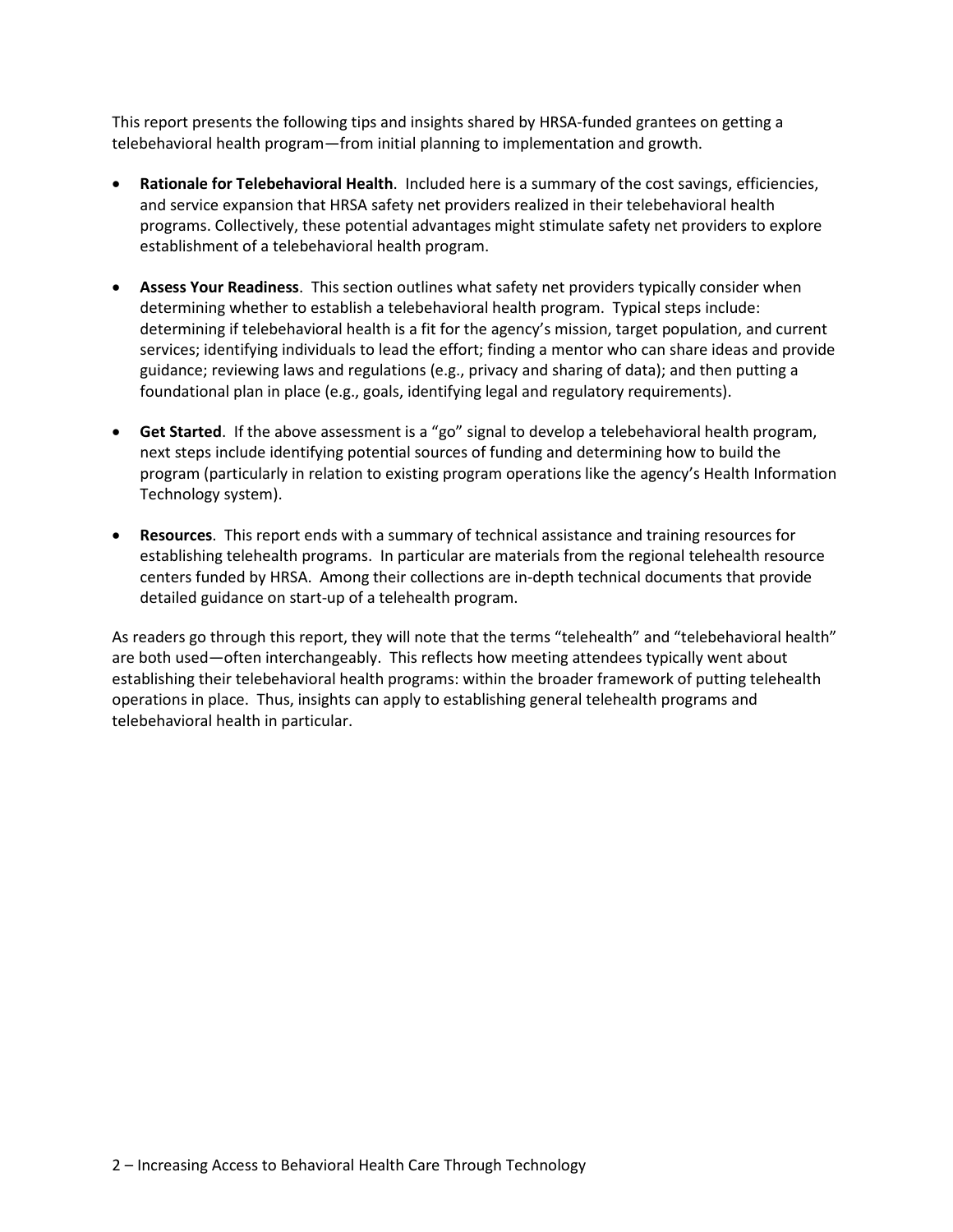# **Rationale for Telebehavioral Health**

When telehealth started is open to debate and definition. The first country doctor who turned the hand crank on the telephone to consult with a distant colleague, over 100 years ago, was practicing telemedicine. In 1955, Nebraska psychiatrists were using closedcircuit tele[v](#page-34-4)ision to carry out consults. $^{\vee}$  Telehealth is constantly evolving, bringing new appeal to clinicians unsure about its benefits and costs. That's a switch from earlier versions of the practice, which one HRSA provider characterized as "one foot in the buggy days and one in the future." Those were days when a telehealth session on video had to be put on pause so that staff could run to the fax machine and retrieve medical records being shared. No longer. Patient charts are now an integrated part of telehealth technology. However, telehealth is still a bit of a novelty. As of 2012, the threshold of widespread adoption, and acceptance, had yet to be crossed.

The value of all types of telehealth, including telebehavioral health, was identified by HRSA safety net providers at the meeting in terms of potential cost savings, efficiencies, and expanded access to services. Their perspectives reflect what is widely known and reported by many others.<sup>[vi](#page-34-5)</sup>

• **Improved Care Delivery**. Telehealth can result in more effective care delivery. Examples abound. Telebehavioral health can support the health system's move toward collaborative and integrated approaches by strengthening relationships within a team and across agencies. Notably, the Patient Centered Medical Home model of care recognizes the value of care coordination that is supported by wireless technology that is supplanting landline and Web-based systems. In practice, clinics

### *At A Glance Potential Benefits*

Travel time reduced/eliminated.

Telehealth equipment costs have plummeted.

Patients in distress can be seen more quickly, reducing relapse events.

Consultations with off-site specialists can be quickly carried out.

Off-site and part-time behavioral health specialists can be members of the clinic team via telehealth.

Staff can meet and collaborate more easily, especially when connecting staff located at various sites.

can gain expanded access to experts, like behavioral health specialists not located in the community. Telehealth can ease the task of convening consultation sessions between primary care clinicians and behavioral health specialists to screen and manage referrals. Technology can also provide clinicians with ready access to health indicator data for use in addressing clinical and non-clinical issues.

• **Expanded Staff Capacity**. Telehealth can also give providers more mobility in terms of new freedom to deliver health care while on-the-go and in different venues—expanding the walls of a clinic's service offerings. Telehealth can also be used to tap into staff working part-time for multiple clinics via a remote location. Increased availability, however, may not always be to their liking. One safety net provider said that an occasional consultation session is scheduled during the lunch hour.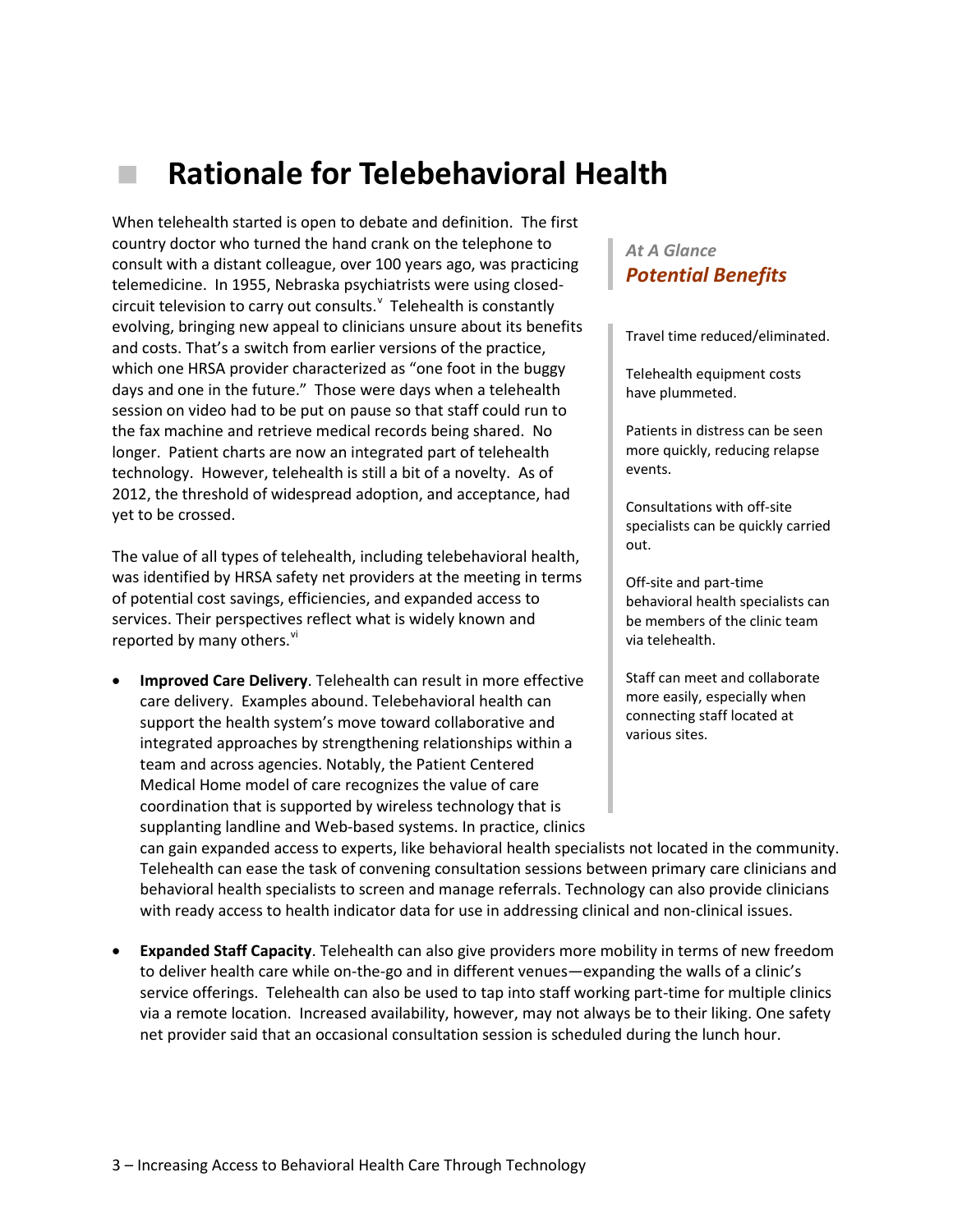- **Enhanced Training Opportunities**. Telebehavioral health can also be used to conduct trainings for staff when sessions are devoted to sharing of insights and best practices. These trainings can elevate expertise within an agency and across multiple providers.
- **High Levels of Patient Acceptance**. There is a perception that some cultures adapt to technical advances more rapidly than others. However, the technology is new to everyone. Telebehavioral health programs have found telehealth to be an effective way to work around patient fears over accessing services at a certain clinic or neighborhood. Health Center patients are frequently reported to be either unable or unwilling to seek services outside of their communities. Additionally, telehealth reportedly works particularly well in serving certain patient populations (e.g., deaf and hard-of-hearing).
- **Cost Savings**. Telehealth can cut the cost of care delivery. For example, patient relapse events can be lowered if telehealth enables a provider to deliver counseling and intervention services quickly via teleconferencing sessions versus on-site appointments that take longer to arrange at an off-site location. Telehealth can also save on travel time. Savings are also possible when it comes to the cost of building telehealth, which is far lower than it used to be as technology costs (from software to videoconferencing equipment) have dropped dramatically.

### *TBH in Action* **Consultations**

"Telebehavioral health consultations are a firstline option for sorting out and triaging priority cases. A HRSA-funded Health Center in Tennessee that delivers 60,000 visits annually and has 12 psychiatrists uses telebehavioral health consultations as a front-line means for determining which patients need to see a psychiatrist (20-25% of psychiatry visits handled via telepsychiatry)."

Cherokee Health Systems Tennessee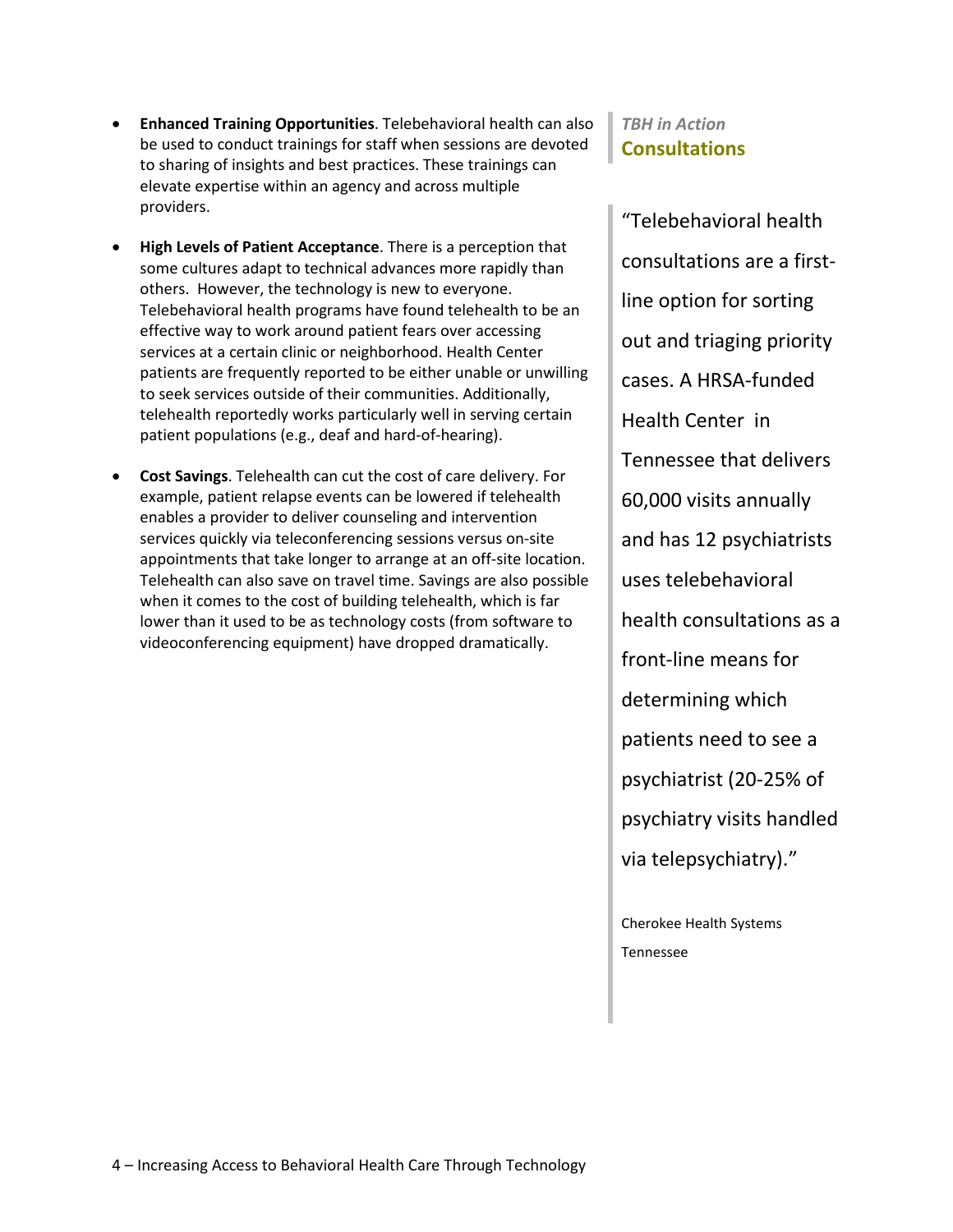# **Assess Your Readiness**

As with any endeavor, the first thing to do in deciding on whether to establish a telebehavioral health program is to assess the environment in terms of interest, need, and resources. HRSA safety net providers recommended the following steps. They are outlined in a suggested order, although programs may find that some steps can happen earlier than presented or may happen simultaneously.

### *Step 1: Determine the "Fit"*

Before getting immersed in an assessment, a safety net provider's first step should be to determine how telebehavioral health fits within the agency's current mission, target population, and services. This initial exploration should focus on senior leadership, including the Board, and the agency's strategic plan, and more. Steps might include:

- **Review Strategic Priorities/Strategic Plans**. Is telehealth (and telebehavioral health in particular) addressed within current agency plans?
- **Do a Quick Assessment**. Conduct an informal assessment to determine if telehealth is a fit for the agency. How are behavioral health services currently being provided? Can delivery of behavioral health consultative services, via telehealth, fit—or be adjusted to fit—within the agency's current approach to providing such services? Does the agency have the IT capacity to take on telehealth? While a formal needs assessment may be necessary (see the next step), the need may be obvious so that the agency can conduct a more straightforward examination of such key questions as: "What is the problem?" and "How do we solve it?"
- **Secure Board Input and Feedback**. An up-front assessment of the leadership's perspective on telebehavioral health is an essential step as their feedback can reveal initial interest, potential resistance, or key reasons for and against a push into telebehavioral health. However, board members may know little about telebehavioral health and may focus only on cost concerns. Thus, an initial assessment might work best if prefaced by a brief orientation session about telebehavioral health: on what it means, what it costs, and how it can improve services and agency operations. This initial assessment can be a reality check for proceeding on a more in-depth assessment, as outlined below. Alternatively, feedback at this stage may put

#### *Tips: Determine the Fit*

Identify a leader who can spearhead investigation of whether telehealth is a good match for the agency.

Leaders should not get out so far ahead of the troops that they are mistaken for the enemy. Bring people along. Engage them. Ask for their input. Take everyone on a site visit together to see telehealth in action as some people learn best by observing and doing instead of listening and learning.

Find a mentor—an existing telehealth project lead—and ask questions about how to go about investigating telehealth and, if it's a match, how to set a project up.

Conduct a quick assessment to determine if telehealth is a good fit for the agency.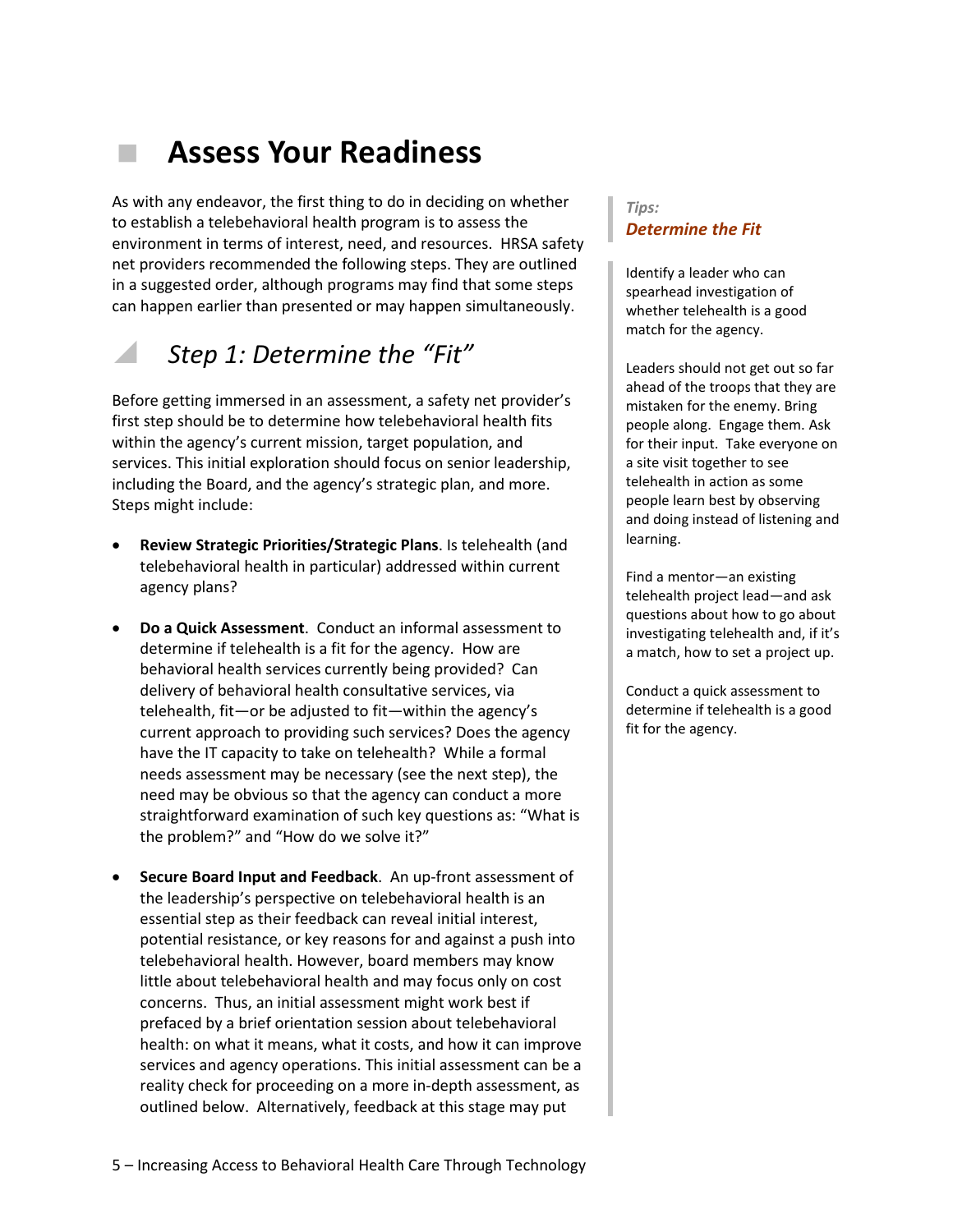the brakes on further exploration of telebehavioral health, although that's likely to be an obstacle only in the short-term as telehealth is likely to only expand in scope over time as technology improves and programs seek new ways to deliver care more efficiently. A subsequent in-depth assessment may still be called for if the board is skeptical but interested in learning more.

### *Step 2: Assess Interest, Readiness, and Potential Scalability*

The above step is a quick assessment and may be sufficient for a program in deciding whether to establish a telebehavioral health program. However, a more detailed assessment might be needed. Below are some of the steps that might be undertaken to assess interest and readiness to tackle telehealth. (Note: See the Resources section for telehealth guides that also outline assessment methodologies.)

- **Identify Current Activities**. Assess what telehealth and telebehavioral health systems are currently in the community. Existing programs might be filling current needs, although there may be needs that were initially not identified that no agency is addressing. Agencies with telehealth programs are also potential partners as they have the infrastructure and can possibly recommend systems to use and have the capacity to be referral and consultation resources. However, competition for telehealth market share may exist, like with agencies that have their own proprietary/closed telehealth systems (usually larger systems like hospitals). These agencies may be less interested in collaboration or sharing insights as their interest is on marketing their telehealth systems to other agencies so they can charge for using their system or maintain exclusivity for accessing their telehealth network.
- **Determine Need**. Identify what type of need there is for telebehavioral health services. There are several ways to examine need:
	- Explore areas where the need for telebehavioral health is likely to be highest (e.g., setting up consultations with offsite specialists). If needs are identified, and the decision is made to start up a program, the best place to start is here. Otherwise, telehealth equipment may end up sitting unused.

#### *Tips: Conduct a Detailed Assessment*

Identify current telehealth activities in the community to find out what's already in place.

Identify the need for telehealth in the community, in the agency. Identify specific needs not being met.

Identify likely partners.

Determine if telehealth can grow to scale in order to achieve efficiencies.

Estimate Costs and explore funding opportunities.

• Assess the need for telehealth and for behavioral health in particular. Does interest vary as compared to overall telehealth? How? What are the implications for setting up telehealth to address varied needs (e.g., is it doable, too costly)? A special note: In assessing need, also consider demand. To illustrate, certain telebehavioral health services (e.g., psychiatric consults) may be "needed" but there may be limited "demand" for these services if providers want these to be carried out face-to-face.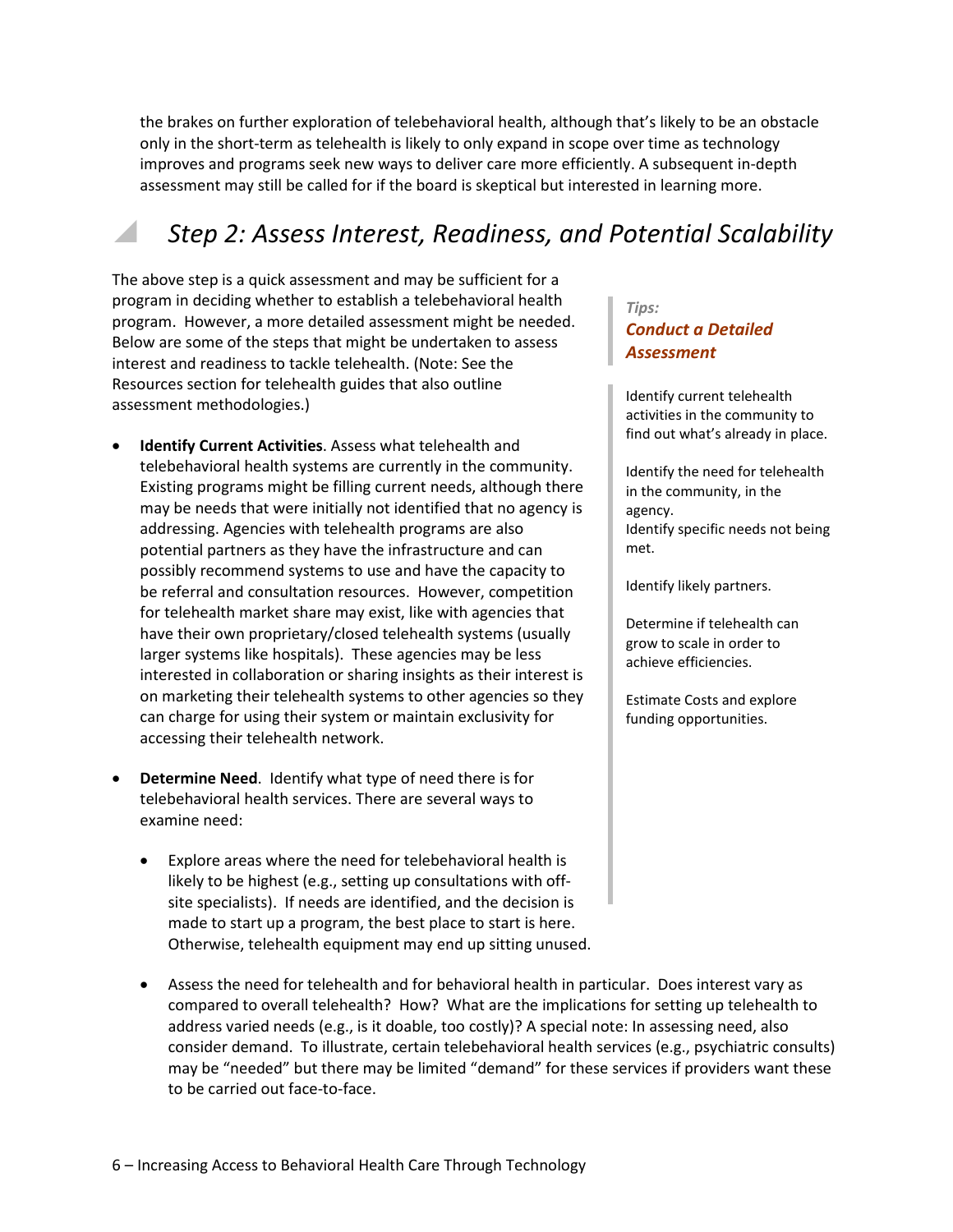- **Determine Telebehavioral Health's Fit in the Clinic**. Examine telebehavioral health in the context of overall clinic operations. On the broader level of telehealth's potential fit, for example, determine compatibility between the EHR system and telehealth equipment. Drilling down to the specifics on the focus of this report, the consultative model for telebehavioral health, explore such issues as the behavioral staff's interest and willingness to engage in telebehavioral health. Another specific question might be to determine if there are special considerations or challenges regarding use of telehealth for behavioral health services versus other care services (e.g., is doing telehealth for behavioral health too disruptive to clinic operations, can a broader telehealth program meet most design needs for telebehavioral health). Note: Telebehavioral health for the patient encounter model would examine another set of variables, such as: how technology might be used in the waiting room's intake kiosks that are used to gather patient information upon check-in; what type of changes are needed in the physical environment of the clinic (e.g., designated quiet room, although telehealth equipment is very portable and is often wheeled from location to location).
- **Assess Partner Readiness**. Determine potential partner readiness for telebehavioral health by assessing their mission and whether it's a match. Partners need to have a commitment to development and implementation tasks. An imbalance in engagement will cause problems during implementation. Also, determine if potential partners are prepared to take referrals and use telebehavioral health. Without this type of alignment, a program will end up with no referrals and no usage.
- **Determine Scalability**. Telehealth, to be most cost effective, requires scalability. Is there the volume for telebehavioral health services? Thus, determine if a telebehavioral health consultative service, without other telehealth services (e.g., patient encounters) is a viable undertaking.
- **Estimate Costs and Explore Funding Options**. Perhaps the greatest assessment task is determining availability of funding and resources. However, focusing solely on costs, up front, can freeze a program into inaction. Nonetheless, it's important to explore funding. Consider revenue sources (e.g., contracts with partner agencies, reimbursement for services via various payers); cost savings (e.g., reduced travel costs and administrative costs).  $X^{III}$

### *TBH in Action* **Virtual Staffing & Talent Sharing**

A HRSA-funded Health Center in California "buys" the time of a halftime clinician who works off-site and sells these services to multiple clinics, none of which could afford to pay for a similar position on their own. The clinician, in turn, keeps busy fulltime by working remotely.

Open Door California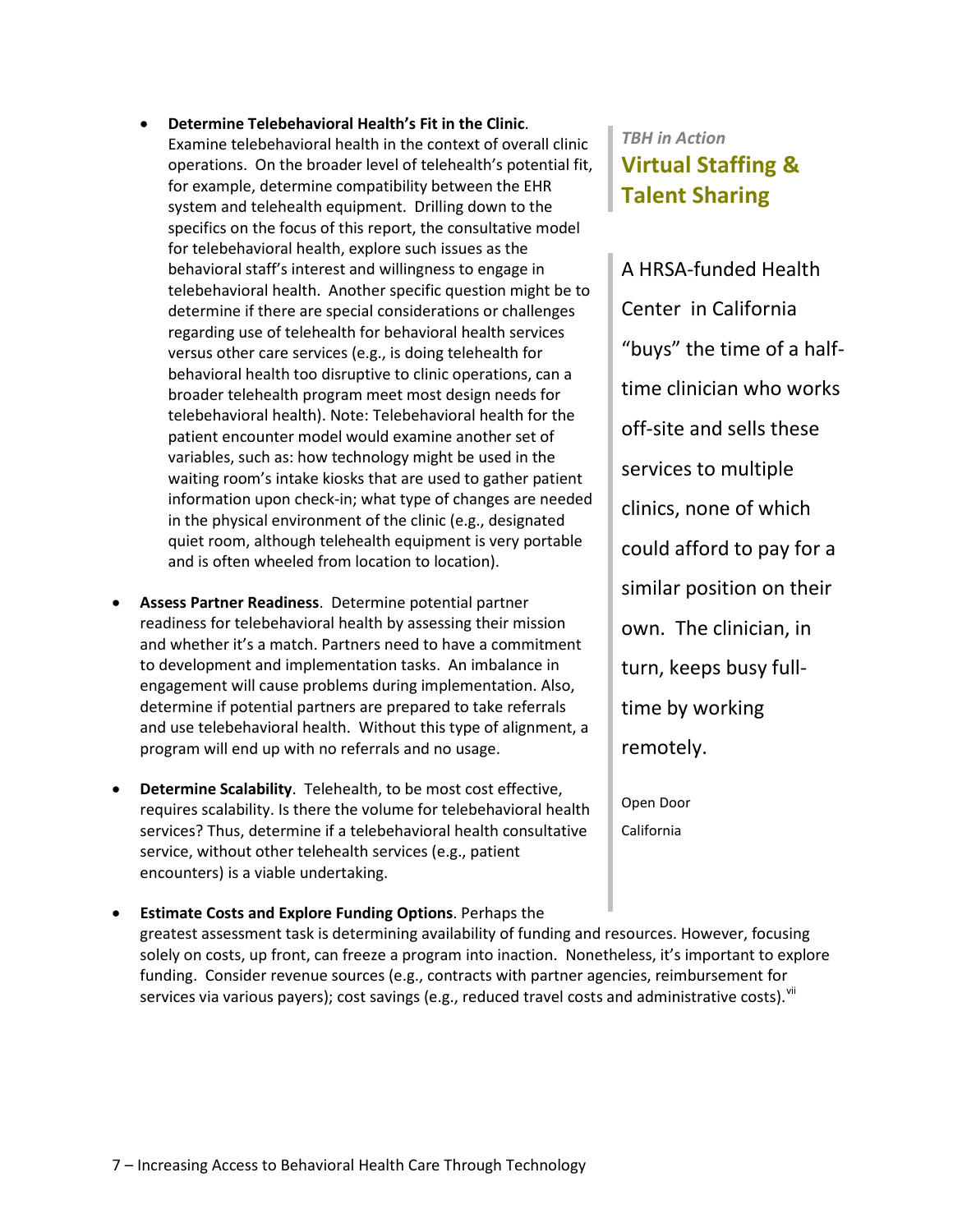### *Step 3: Identify Leadership*

After obtaining commitment from senior leadership and the board, telebehavioral needs to be introduced to providers and the medical staff. In general, rank-and-file employees may not have a role in decision making related to program development such as telehealth but are critical for the effective implementation and sustainability of the program.

Telebehavioral health is probably unfamiliar to most health staff. As such, a strong voice and leadership is necessary to guide a project as few individuals in an agency are likely to have much interest or knowledge about the subject. Below are some thoughts on identifying leaders and what roles they might play.

- **Type of Staff and Potential Leaders**. All organizations have employees that are seens as leaders who guide others and influence the opinion of the group. These individuals often play a critical role in change and should be identified, engaged and hopefully supportive of the telebehavioral health program. Agency leaders often fall into three categories. First up are appointed or elected leaders (the medical director, chief of staff and the administration leaders including the board). Second are the influential leaders. Third are the technical and clinical leaders, who directly implement programs. They include program managers, behavioral health providers, and telehealth technical specialists.
- **Finding Telebehavioral Health Leaders**. Leaders can focus a given agency on telebehavioral health, spearhead a network of agencies to adopt this service approach, and/or serve as advocates with legislators and program administrators. There are many places to look for these leaders. The assessment outlined above might identify a board member or other agency leader. Certain staff members may have a particular interest in telebehavioral health, and some level of expertise in the technology, like the "geeks" in the agency: the people in information technology and those dealing with computer-based systems like EHRs. However, it's important to not centralize telehealth solely within the information technology staff as this can isolate the effort and result in a gap between what happens in the clinic with patients and staff.

Leaders may also be clinical and non-clinical staff with a particular affinity in using technology (telehealth or other Webbased tools) or a strong belief that technology can help overcome clinic challenges. Leaders may even include newly

#### *Tips: Leadership Team*

Establish partnerships with other agencies and providers.

Seek out sources of funding (e.g., USDA for video and diagnostic equipment).

Look to other telehealth programs to adapt their policies and procedures and work plans.

Understand and assess the knowledge of the organization that will be implementing telebehavioral health and their need to learn the "language" of behavioral health.

Understand the benefits of starting small and ramping up when ready. This will help the staff of the organization implement telehealth to "grow" with the program and there will be better buy-in.

Acknowledge that adopting telehealth will initially be disruptive to a primary care setting and take corresponding steps to ensure staff buy-in.

Develop a comprehensive work plan with detailed steps and roles and responsibilities. Putting time into planning the program will likely ease the transition when a program starts seeing patients.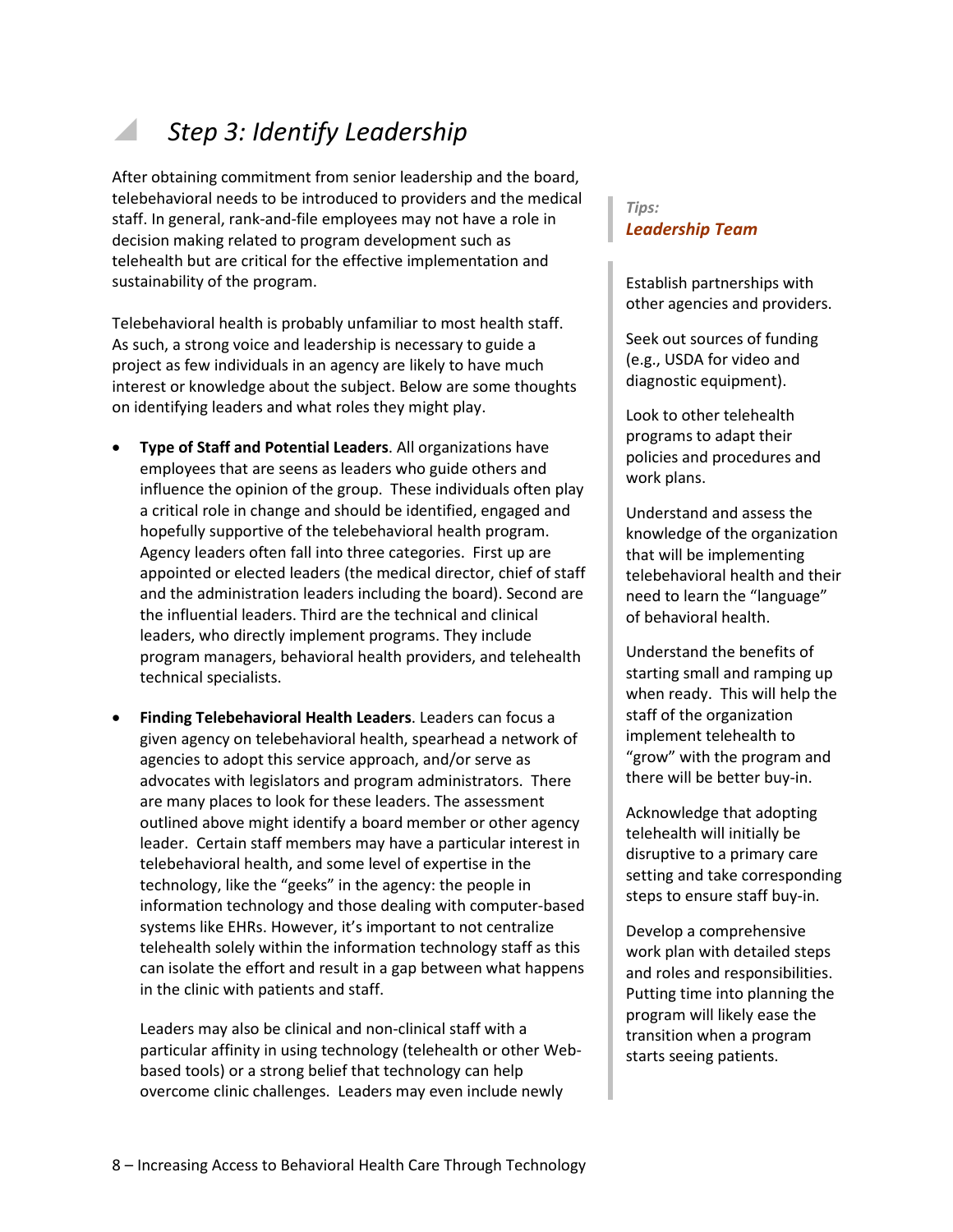hired staff coming from agencies with strong telehealth programs. A State Primary Care Association (PCA) or the regional Telehealth Resource Center [http://www.telehealthresourcecenter.org](http://www.telehealthresourcecenter.org/) might be able to help identify a leader within the community and leadership that can work with State and local legislatures in dealing with regulatory and funding issues around telebehavioral health.

• **What Leaders Do**. Telebehavioral health leaders can take on many roles. They can guide assessment activities. Leaders can reach out to staff and other agencies and convene discussion groups and orientation sessions on telebehavioral health. Leaders can also focus on fundraising and work with policymakers to address obstacles to telebehavioral health. Regardless, since there are far too many tasks for one individual to undertake, a leader will probably also need to mobilize and guide others to help out. This may take place through existing agency planning groups, like those established around quality, EHR, and collaboration with others.

### *TBH in Action* **Store and Forward Psychiatry**

Trained individuals conduct a 20-to-30 minute telebehavioral health questioning session with patients. Findings are forwarded to psychiatrists to review prior to patient encounters.

Open Door California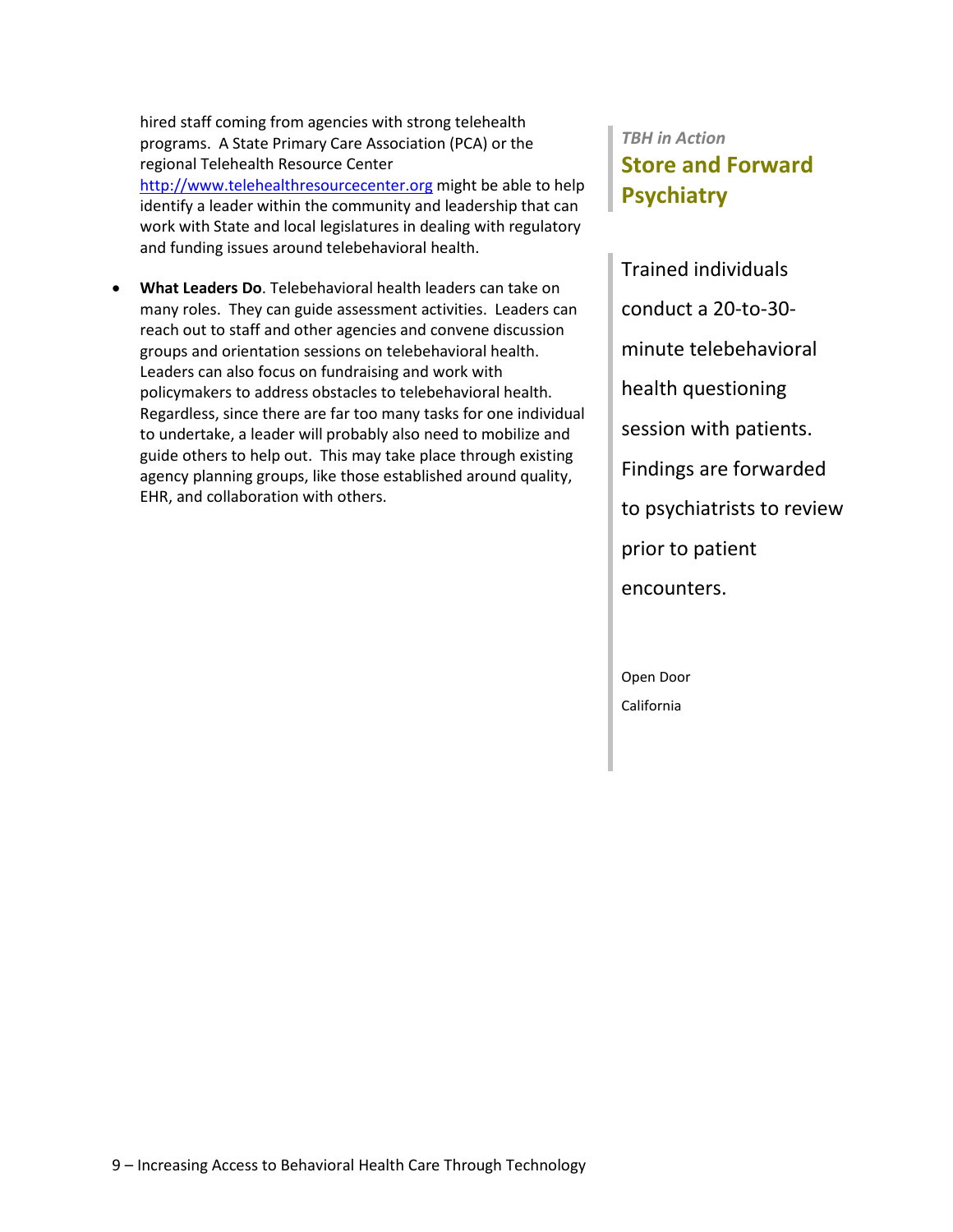### *Step 4: Find a Mentor*

A common refrain from telebehavioral health programs, if they had it to do over again, was a wish to have had a mentor to guide them in setting up their programs. This wish can be granted for new programs as there is a regional collection of HRSA-funded Telehealth Resource Centers

[http://www.telehealthresourcecenter.org](http://www.telehealthresourcecenter.org/) available to provide free assistance on starting up a telehealth program.

In addition, there are dozens of telebehavioral health programs around the country that may be willing and able to serve as mentors—at least on some level—as they typically get calls from others for guidance on setting up their own programs. Telehealth programs are willing to help out, with this disclaimer: knowledge transfer works better if there's no competition among entities. In other words, seek out a mentor who is not a direct competitor for patients and resources. That may include a provider in another location or a clinic that works with different types of patients.

See the following checklist for additional thoughts on what to ask and what to expect when approaching and working with a potential mentor.

#### *Tips: Working With a Mentor*

Schedule a site visit to see telehealth program in action. (From Guide to Getting Started in Telemedicine, page 8.)

Ask for an orientation on how to use telehealth equipment.

Ask about the best telehealth equipment and the pros and cons of various systems.

Understand broadband needs to ensure clear, uninterrupted transmission of video.

Learn the "etiquette" of telehealth, such as how to present oneself on camera, focusing in, etc.

Identify ways to scale up from a small telehealth project to an expanded system.

Contact the Telehealth Resource Centers for help.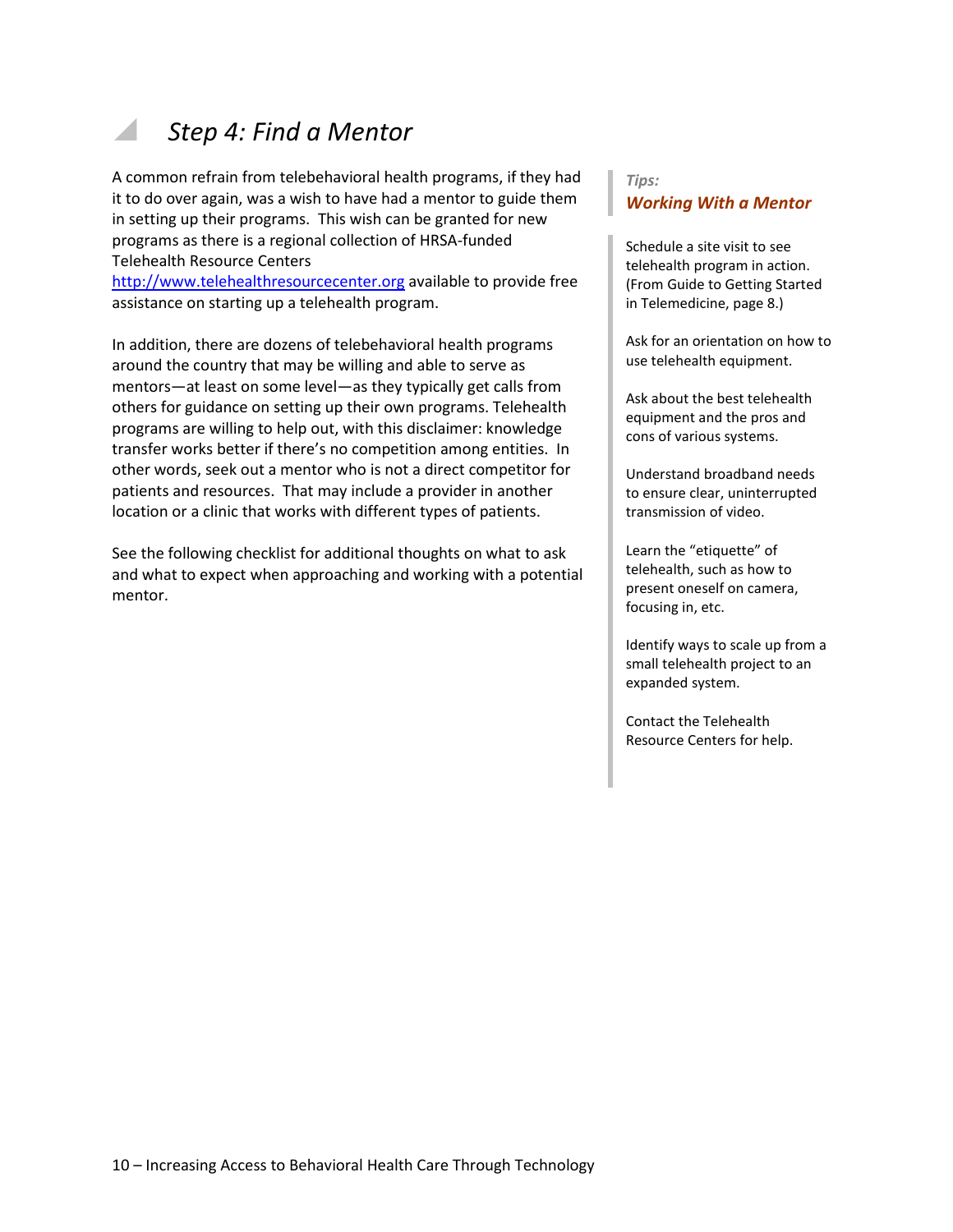### *Step 5: Review Laws, Licensing, Liability, and Regulations*

Telehealth touches upon many complex areas—from licensing and privacy law—that can complicate implementation of a project. Telebehavioral health in particular requires attention to specific licensing

and reimbursement considerations. Knowing these areas early on is essential so that agencies know, up front, what they might be getting into in setting up a telebehavioral health program. Key areas include:

• **Privacy, Security, and Confidentiality of Medical Information**. Telebehavioral health involves transport of patient information via videoconferencing and other online means. State and Federal laws apply. State laws are the primary guiding force for what is allowable. In some cases, State laws are stricter than Federal provisions, particularly for behavioral health.

Relevant Federal laws include the Health Information Portability and Accountability Act (HIPAA) and the Health Information Technology for Economic and Clinical Health (HITECH) Act. HIPAA compliance primarily focuses on an organization's policies and procedures to enable secure transfer of protected health information (PHI). HITECH provisions cover such areas as storage and transmittal of PHI in a secure manner. A mentor (e.g., an established telebehavioral health program or a consultant) may be the best approach to understanding legal and regulatory provisions and determining how to go about setting up policies, procedures, and training.

- **Provider Credentials/Privileges**. From the broader standpoint of overall telehealth, credentialing and privileges are addressed in the Guide to Getting Started in Telemedicine as follows: "The Joint Commission on the Accreditation of Healthcare Organizations (JCAHO) has issued standards for telehealth credentialing and privileging of providers. The applicable standard for any given situation depends upon whether the distant site is providing direct patient care or simply consulting with another provider."<sup>[viii](#page-34-7)</sup> If the telebehavioral health program is associated with a hospital, Medicare credentialing applies. Telehealth Resource Centers can provide added guidance on understanding these provisions.
- **Cross-State Licensing**. Each State has laws and administrative policies on telehealth, which vary and may or may not require licensing for certain telehealth activities. For physicians, the State Board of Medical Examiners usually controls telehealth policy. Licensing is a huge challenge when conducting telehealth sessions across State lines as providers in an

#### *Tips: Learning the Law*

Multiple efforts are underway to refine and improve licensing of telehealth.

The Federation of State Medical Boards has developed a Model Act (i.e., a legislative template for cross-state licensing for telehealth). HRSA's Telehealth Regional Centers also work on cross-state licensing issues.

The American Telemedicine Association (ATA) is pursuing development of a uniform application for changing State licensure requirements to incorporate telehealth.

HRSA's Office for the Advancement of Telehealth is addressing licensing issues under its Licensure Portability Grant Program (LPGP). This program "provides support for State professional licensing boards to carry out programs under which licensing boards of various States cooperate to develop and implement State policies that will reduce statutory and regulatory barriers to telemedicine."

HRSA's Bureau of Primary Care is working on clarifying liability coverage of telehealth under the Federal Tort Claims Act (FTCA).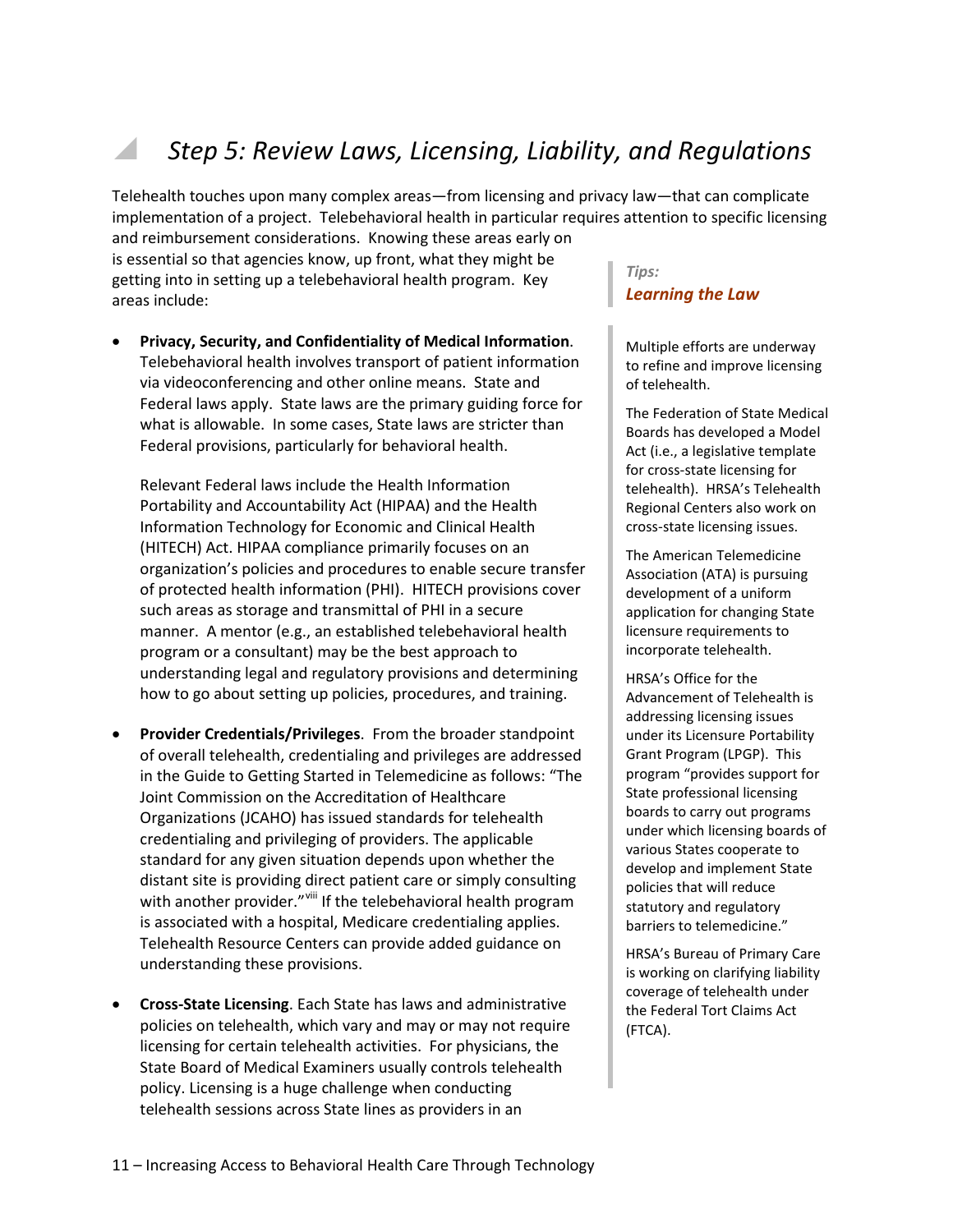encounter must have dual licensing or operate under special State provisions. For example, a HRSA provider in Tennessee has secured telebehavioral health licensing in two States (Florida and Tennessee) to enable them to carry out sessions between patients in Tennessee with a bilingual provider residing in Miami. Dual licensing requirements are reportedly more of an issue for doctors than nurses. As of early 2012, multiple entities were working on cross-state licensing issues and their impact on telehealth (see Tips: Learning the Law on Telehealth).

- **Liability Coverage**. Insurance protection for practicing telehealth is a complex field. The National Association of Insurance Commissioners (NAIC) states that coverage of telehealth is determined by a State licensing board's definition of the practice of medicine, and a State legislature's definition of telehealth relative to malpractice and malpractice insurance coverage. HRSA providers report variable answers from insurers on whether telehealth is a covered service, in some cases getting a "yes" but also a "no" response with cautions to cease practicing telehealth or risk cancellation. HRSA's Bureau of Primary Care is working on clarifying liability coverage of telehealth under the Federal Tort Claims Act (FTCA), which Health Centers typically rely on for securing liability insurance. What seems clear, however, is that real liability arises when out-of-state providers are utilized. Health Centers should contact HRSA for further information.
- **Telecommunications Policy**. Provisions are outlined by the Federal Communications Commission (FCC) and State laws. To learn more about FCC's Rural Health Care Pilot program:

[http://transition.fcc.gov/wcb/tapd/universal\\_service](http://transition.fcc.gov/wcb/tapd/universal_service/)

### *TBH in Action* **Overcoming Cross-State Licensing Challenges**

When providers located in one State seek to consult or deliver care in another State via telehealth equipment, crossstate licensing requirements may stand in the way. Efforts have been underway for years to address these challenges. Lessons are to be drawn from changes brought about by a crisis. After Hurricane Katrina devastated the Gulf Coast, providers who poured into the region from other States lacked licensing and liability coverage to practice medicine. Agreements were quickly put in place to enable out-of-state clinicians to deliver needed services.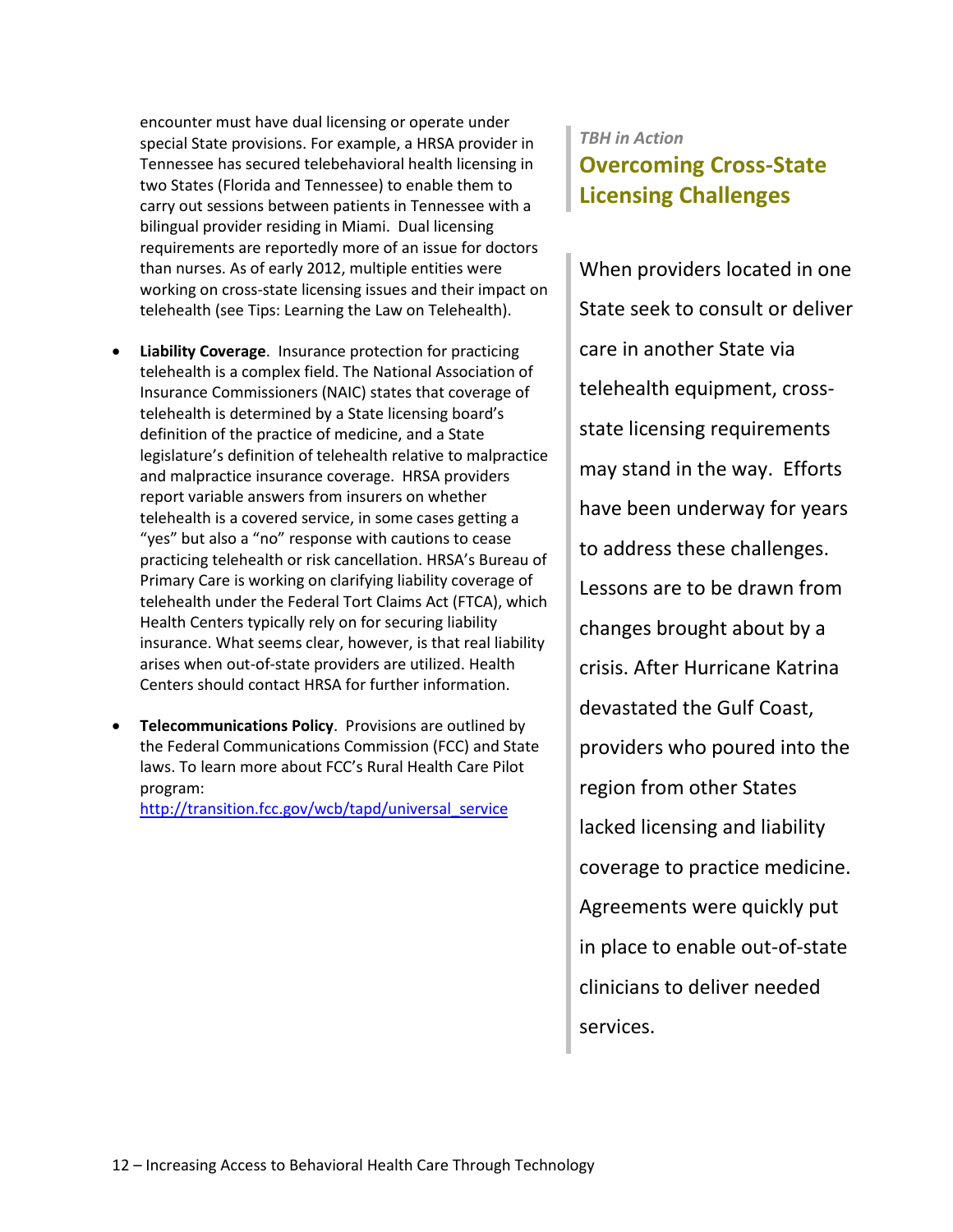### *Step 6: Step Back and Decide*

The above sections outline steps to take in determining whether to proceed and establish a telebehavioral health program. The following checklist summarizes key items to consider in making a go/no go decision.

| Area                                                                                       | <b>Tasks</b>                                                                                      |  |
|--------------------------------------------------------------------------------------------|---------------------------------------------------------------------------------------------------|--|
| Determine the<br>"Current" Fit Within<br>the Agency                                        | Review Strategic Priorities/Strategic Plan                                                        |  |
|                                                                                            | Review Current and Proposed Services Provided                                                     |  |
|                                                                                            | Secure Board Input and Feedback                                                                   |  |
| <b>Identify Leaders</b>                                                                    | Gauge staff interest and expertise.                                                               |  |
|                                                                                            | Contact the State Primary Care Association                                                        |  |
| Find a Mentor                                                                              | Reach out to potentials                                                                           |  |
|                                                                                            | Determine mentoring relationship's parameters                                                     |  |
|                                                                                            | Engage and learn                                                                                  |  |
| Assess Interest,<br>Readiness, and<br><b>Potential Scalability</b>                         | Identify current activities                                                                       |  |
|                                                                                            | Start where interest and expertise is highest                                                     |  |
|                                                                                            | Determine need                                                                                    |  |
|                                                                                            | Determine telehealth's fit in the clinic                                                          |  |
|                                                                                            | Assess partner readiness                                                                          |  |
|                                                                                            | Determine funding and reimbursement resources                                                     |  |
|                                                                                            | Determine scalability                                                                             |  |
| Review Laws,<br>Licensing, Liability,<br>and Regulations                                   | Privacy and confidentiality of medical information                                                |  |
|                                                                                            | Cross-state licensing                                                                             |  |
|                                                                                            | Liability coverage                                                                                |  |
| Summarize Potential<br><b>Outcomes (Benefits</b><br>as Well as<br>Challenges) and<br>Costs | Identify what benefits may result in terms of service operations,<br>client benefits.             |  |
|                                                                                            | Identify potential challenges (e.g., provider acceptance of<br>telehealth, compliance challenges) |  |
|                                                                                            | Conduct a cost-benefit analysis                                                                   |  |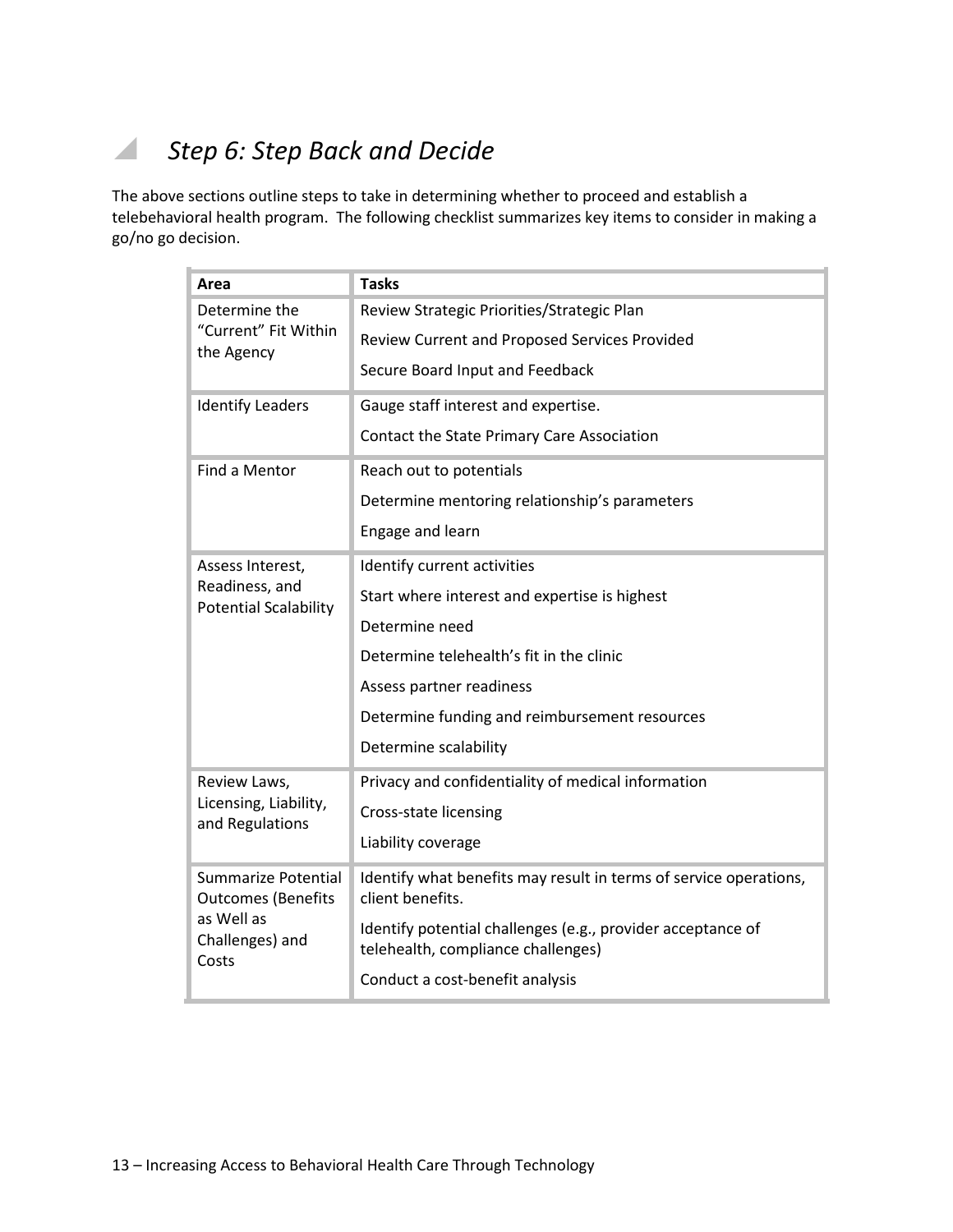# **Get Started**

The prior section of this report outlined suggestions for determining whether to develop a telebehavioral health program. If the outcome of that assessment is to proceed, this section offers suggested steps and considerations for designing and implementing a program. Notably, many implementation guidance materials exist and are available from Telehealth Resource Centers. The added value of the following suggestions is that these ideas come from HRSA-funded programs that have gone through the process of establishing telebehavioral health programs.

### *Step A: Establish a Team*

Many parties should be involved in setting up a telebehavioral health program in terms of program development and actual implementation. They include the agency's board and top leadership; technical support; and clinical staff.

- **Program Development**. Top leadership should form an oversight committee and involve each of these parties in planning and decision-making. If an organization has other telehealth programs or EHR/HIT implementation, this type of committee may already exist.
- **Implementation**. A project lead and key departments and individuals should be identified for implementation of the project. If behavioral health specialists are not part of the organization, representation and involvement from outside the agency should be sought. Implementation involves three activities that require coordination and can happen in parallel: clinical program, technical support, and administration activities related to policies, procedures and regulations.

### *Step B: Set Your Goals/Overall Plan*

Any program should follow a plan of action of some type. HRSA safety net providers recommend development of a series of goals and/or plan that outlines what, specifically, the telebehavioral health program is designed to accomplish. As with any goals and plan, nothing is set in stone. Review and revise as needed over time.

Below are examples of what a telebehavioral health program might seek to accomplish.

### *TBH in Action* **Cutting Costs While Matching Clients to Quality Care**

A HRSA grantee was seeing a high rate of emergency room visits by high utilizers. Most visits did not result in hospitalization, suggesting a service mismatch. Telehealth is used to conduct psychiatric consultations to triage these cases and divert clients to less costly urgent care centers.

Institute for Family Health New York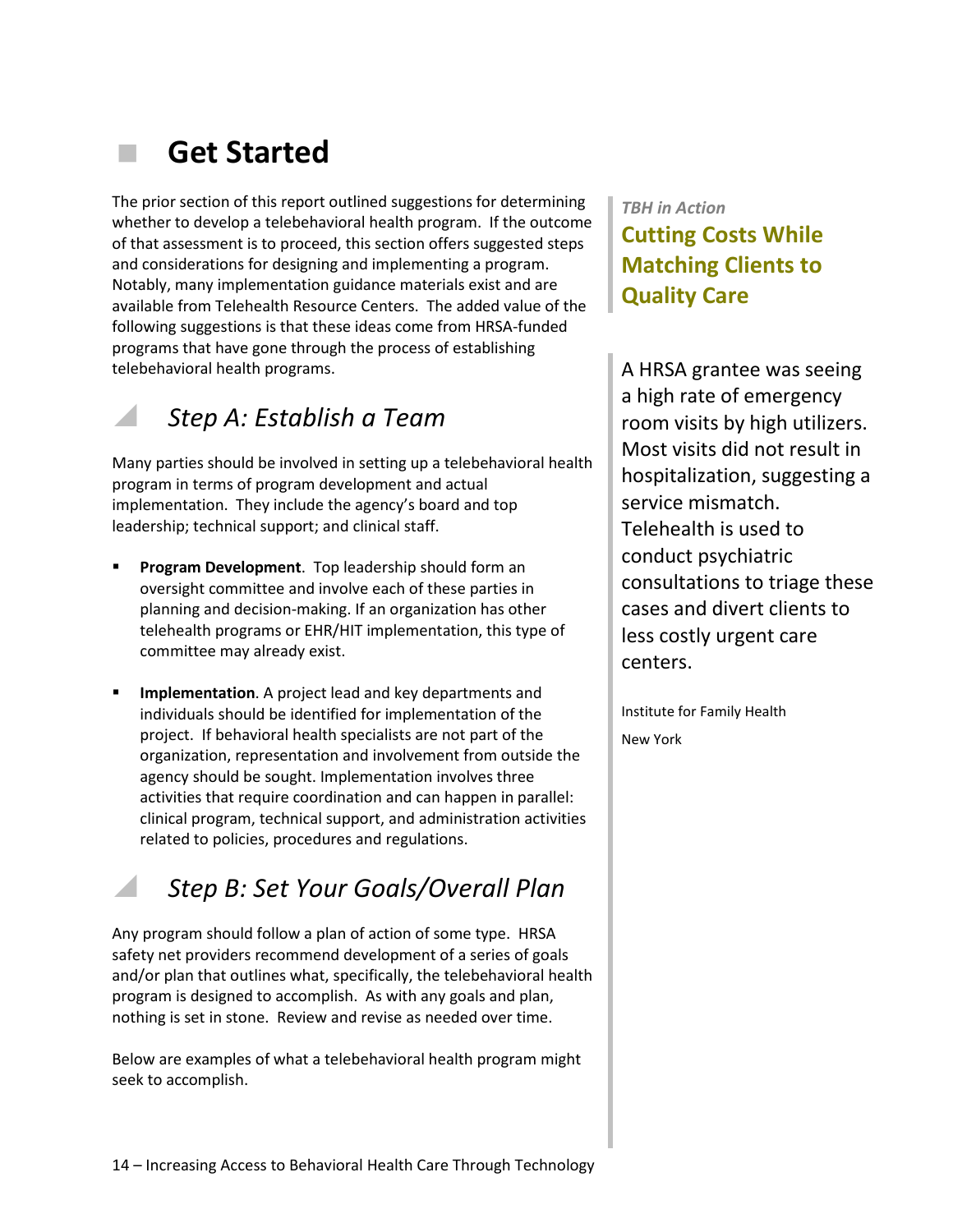- Strengthen collaborative relationships.
- Expand staffing by tapping into the time of staff not located within the physical clinic site.
- Access specialists to consult on specific patient cases that require, for example, specific knowledge on a condition.
- Improve efficiency of billing.
- Enhance communications among staff through use of telecommunications.
- Conduct staff trainings.

### *Step C: Determine Where to Start*

The prior section suggested taking up-front time to outline goals of telebehavioral health—the starting place for a project. But "where to start" also involves a series of considerations about how to go about building a program, particularly in relation to current clinic operations. Below are HRSA safety net provider suggestions for places to start. A word of advice from those who have implemented programs: be patient.

#### **Prioritize**

- **Start Easy**. Start with what takes the least time with the greatest benefit/interest. For example, a prime interest of most clinics is to have all lab values at hand on a computer as looking up lab values takes up lots of time. Having these data handy can stimulate interest in additional technological changes under telehealth.
- **Start Where Needs are Greatest**. Telebehavioral health might also work best if the initial focus is put on first tier needs to see how it works before broadening to second tier areas of need. Otherwise, equipment may end up sitting in the corner, unused.

#### **Integrate With Existing Operations**

- **Integrate with Existing Technology**. The best tie-in for telebehavioral health might be EHR systems, which have a much higher, and better funded, imprint on a clinic's operations. EHRs may have set the groundwork for use of technology in the clinic and may also have done the initial work to ready staff to adopt new technologies.
- **Determine How Telebehavioral Health Fits Within Existing Clinic Operations**. Telehealth can impact clinic operations besides EHR systems. For example, intake kiosks can be used to gather patient information upon check-in, setting the foundation for later telehealth sessions. Another example is

#### *Tips: Where to Start*

Prioritize areas where telehealth implementation will go most smoothly and/or where it is most needed.

Integrate with existing technologies and expertise and determine how telehealth relates to existing clinic operations.

Select a telehealth model to guide subsequent design. Explore funding options.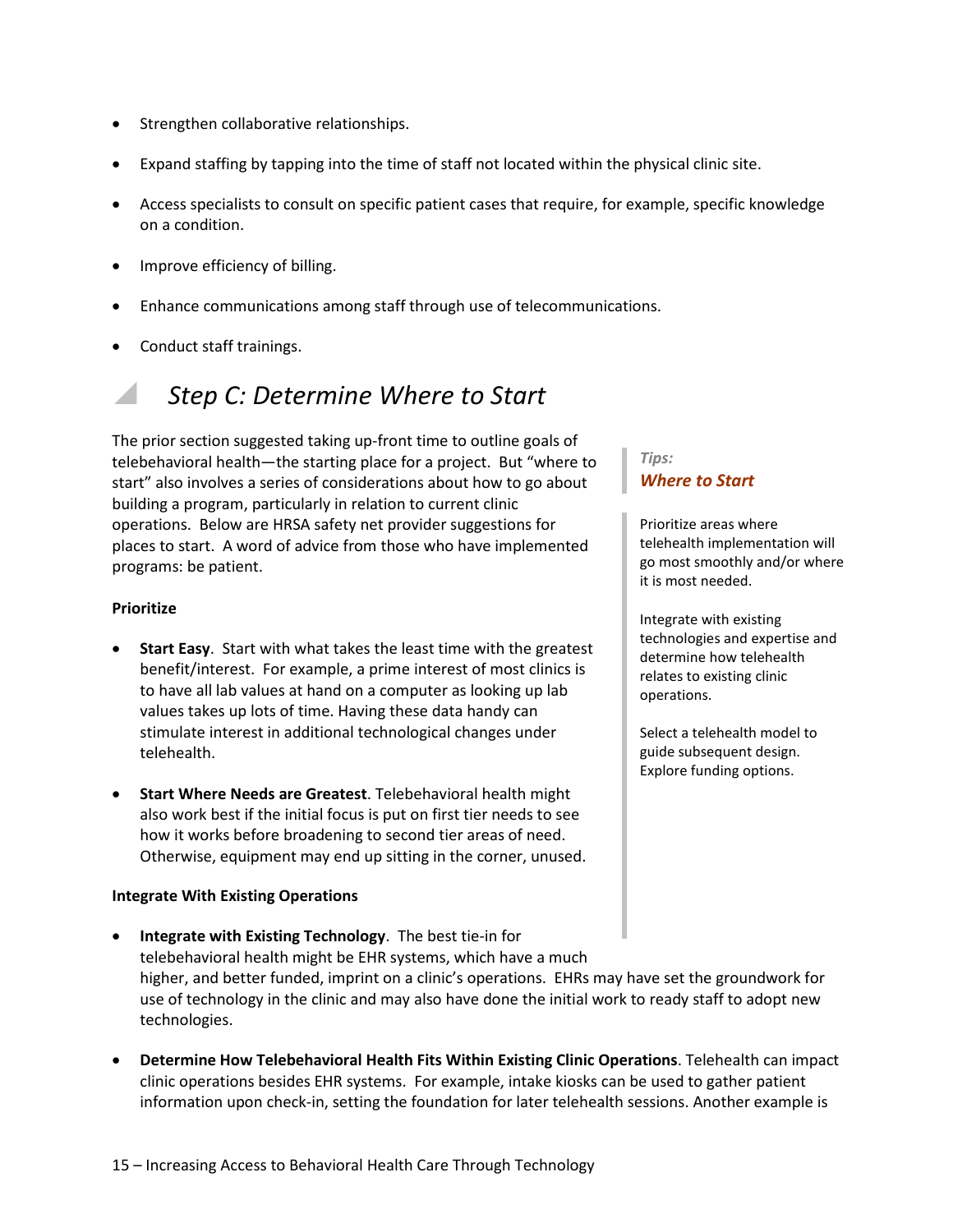changes in the physical environment of the clinic, such as a space to conduct a telehealth session that is both quiet and ensures confidentiality of information exchange.

• **Establish Telebehavioral Health With Willing Partners—Establish a Community Network**. One HRSA-funded Health Center approached other FQHCs as well as private practitioners to explore their interest in participating in telebehavioral health—to conduct consultations and to see patients who otherwise lacked access to specialists. This HRSA project was able to support some of these partners with the purchase and set up telehealth equipment.

#### **Determine the Telebehavioral Health Approach**

• **Determine the Model to Use**. Telebehavioral health can operate under different scenarios, which has implications for staffing and equipment. One, called hub-and-spoke, is a system whereby a central location serves satellite locations. Telebehavioral health can also operate directly with patients, with no intermediaries – provider to patient, for purposes of monitoring care plans and health status.

#### **Secure Funding**

- **Explore Funding Options**. Opportunities for funding of telebehavioral health are always in flux. At the Federal level, HRSA awards limited funds for demonstration projects. The U.S. Department of Agriculture funds grants for telehealth equipment (for rural areas only). At the State level, telecommunications contracts may exist via the State's Chief Information Officer or Telecommunications Director.<sup>[ix](#page-34-8)</sup>
- **Identify Payment Models that Support Telehealth**. The chief concern of implementing telebehavioral health is, of course, funding. Medicare and Medicaid have very specific reimbursement conditions for covering telehealth, and telebehavioral health, costs (see below). In addition, ongoing health care reform efforts include reimbursement methods, other than fee-for-service, which may allow for partial or full coverage of telehealth. Examples include care management/disease management (bundled) payment models that enable providers to cover the cost of collaboration, largely through case conferencing. (See Step E, below.)

#### *Tips:*

#### *The Flip Side of Finding Funds: Trimming Costs*

Use telehealth judiciously. For example, limit specialists' time in telehealth sessions by using screeners to make determinations on whether cases warrant use of telehealth specialty care.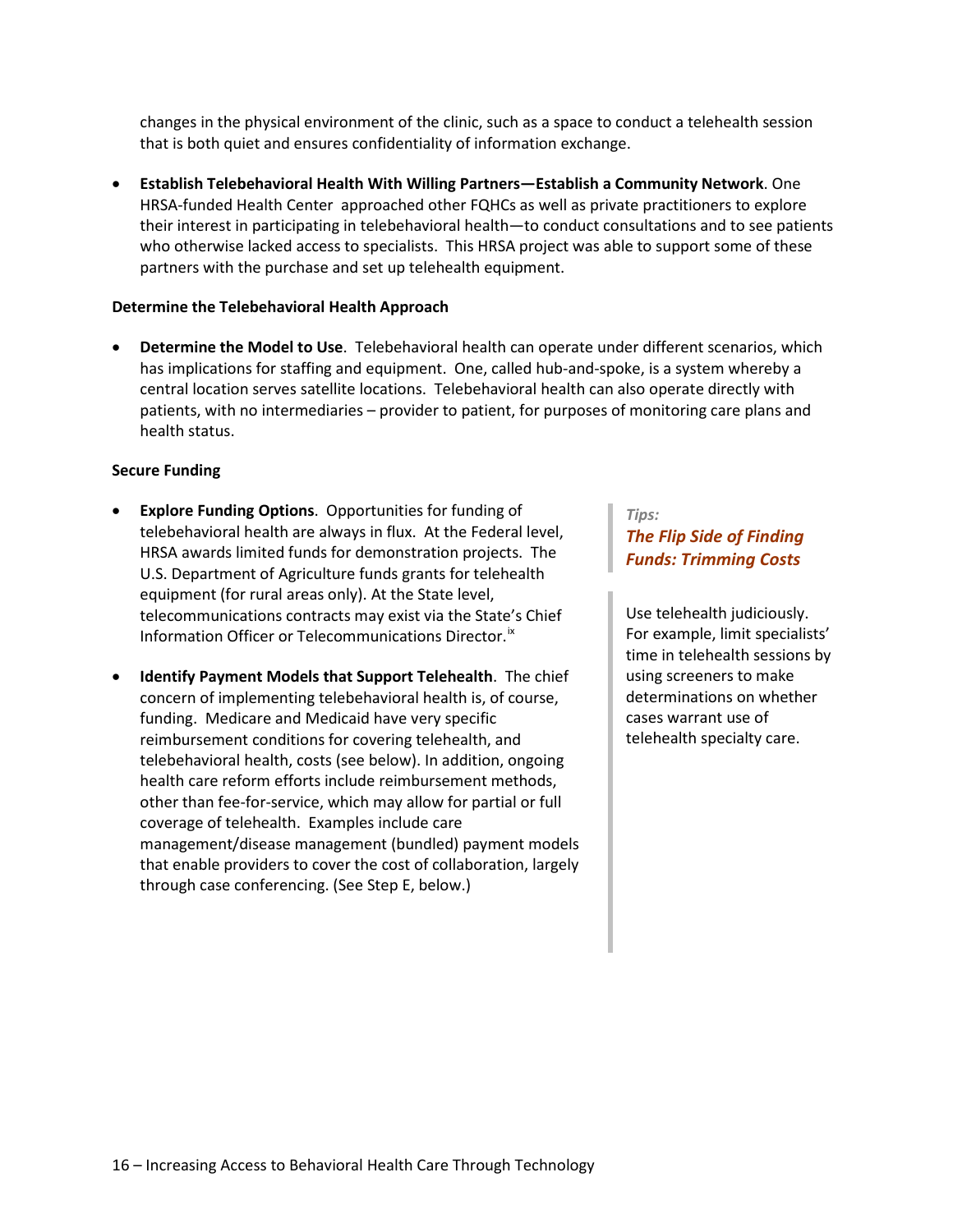### *Step D: Secure Buy-in*

Buy-in is a matter of explaining and convincing staff and patients that telehealth and telebehavioral health offers many advantages. The technology is largely unfamiliar to most people, so taking time to get buy-in is a necessary activity.

Securing buy-in from staff can be tackled in various ways:

- **Explain How It Enhances Work**. Explain and demonstrate that telehealth is not just one more task. Telehealth can ease their duties, like scheduling and conducting behavioral health consultation sessions with hard-to-reach specialists.
- **Present Data/Evidence**. Telebehavioral health's impact can be measured in terms of cost savings (e.g., reduced recidivism for behavioral health cases, time and expense saved from not having to travel), enhancement of patient adherence, and building of staff skills. Present data to explain these benefits.
- **Explain How to Use Telehealth**. Explain what's involved in using telehealth in terms of the process of dealing with patients, setting up and using telehealth equipment, and dealing with delays. By involving staff in understanding what is required of telehealth, and hearing their concerns and addressing them, the chances of buy-in increase. One HRSA program has a training academy to explain how telehealth *TBH in Action*

works.

- **Get Support From Leaders**. Secure involvement from leadership of the agency.
- **Target Your Resisters**. Recognize your naysayer and secure their buy-in. One HRSA grantee purposely looked for technology "luddites" to secure their comfort and buy-in.
- **Continuously Market Telehealth**. Marketing is ongoing task as providers move onto new jobs and locations. Telehealth technology also changes and improves. Thus, the value of telehealth as tool to support providers needs to be repeated and demonstrated.
- **Pursue Buy-In Creatively**. Pursue community buy-in from all angles. One HRSA grantee switched from promoting telehealth as strictly a medical advance to its value in supporting community economic development. Specifically, this agency orchestrated a consult between a child with a neurological disorder and world-class specialists. The governor's office was notified and came to the community, adding even more visibility. The marketing spin: each consult was the equivalent of a multi-

#### *Tips: Secure Buy-In*

- Explain its Value
- Get Feedback
- **Get Leadership Support**
- **Target the Skeptics**
- **Provide Education Credits**
- **Provide Stipends/Rewards**
- **E** Continuously Market
- Think Broadly and **Creatively**

# **Show the Win-Win**

Buy-in works best when all parties win. One HRSAfunded telehealth provider explained how telehealth could help clinics address primary care medical home recognition requirements.

Project Echo New Mexico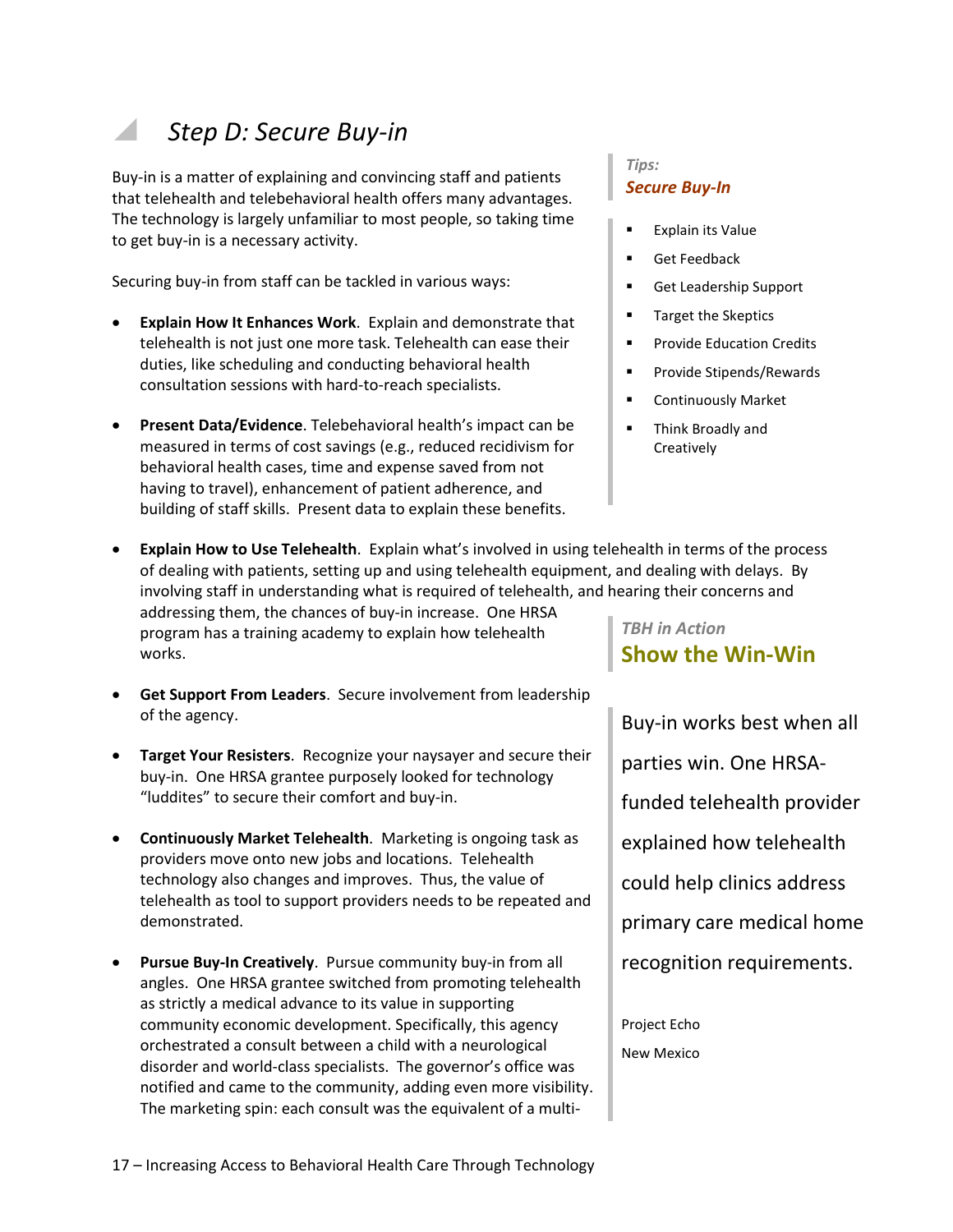million dollar community economic development project and enhanced quality of life in the form of telehealth-enabled specialty care for community residents.

### *Step E: Secure Funding*

The single biggest issue for any program is, undoubtedly, securing funds and other resources. Below is a summary of tips for accessing funding for telebehavioral health, which follows the same general approach for securing any health funding: potential funding sources (government and other); reimbursement options (public and private payers); and ideas for securing funding.

### *Potential Grant Funding Sources*

There are only a limited number of specific grant channels from Federal sources. Currently the major players at the Federal level are the U.S. Department of Defense and Department of Veterans Affairs. Additional places to search for funding partners are universities with technical and health divisions.

### *Reimbursement Options: Medicare and Medicaid*

Historically, there have been limited opportunities for billing of telebehavioral health services. Reimbursement for telebehavioral health services is growing as payers recognize telehealth can provide a cost-effective platform to provide evidence-based care.

In planning for sustainable programs, programs need to carefully consider how Medicare and Medicaid requirements could affect delivery of services and reimbursement for those services.

#### *Tips: Learning Reimbursement*

Contact public and private payers and determine their telehealth reimbursement policies and limitations.

Note: Other agencies and collaborative activities have probably already developed clarity on reimbursement provisions. Thus, start by finding out what has already been put in place and work from there. (Guide to Getting Started in Telemedicine, page 11.) NOTE: The Center for Telehealth and e-Health Law has a reimbursement page at http://ctel.org/expertise/reimb ursement/, but this is a member organization and may limit access to detailed information to members.

### *Facility Location*

- **Medicare**. To be eligible for reimbursement of telehealth services under Medicare, the originating telehealth site must be in a rural health shortage area or in a county outside of a Metropolitan Statistical Area. The acceptable originating sites are specified in Medicare law, but include rural health clinics, Federally qualified health centers and critical access hospitals. If service is provided in a mobile van, a practitioner's office still qualifies the provider to serve as a telehealth-originating site.
- **Medicaid**. Since telehealth is an optional service under the Medicaid program, health centers must contact their State Medicaid program to find out what restrictions may apply in their State. Because Medicaid's usually requires services to be offered statewide, limitations to particular regions must be approved by the Centers for Medicare and Medicaid Services (CMS) under waiver authority.

#### *Telehealth Services*

• **Medicare**. Medicare will reimburse telehealth costs for consultation, office visits, individual psychotherapy, and pharmacologic management delivered via an interactive telecommunications system (i.e., audio and video systems permitting real-time communication between the distant site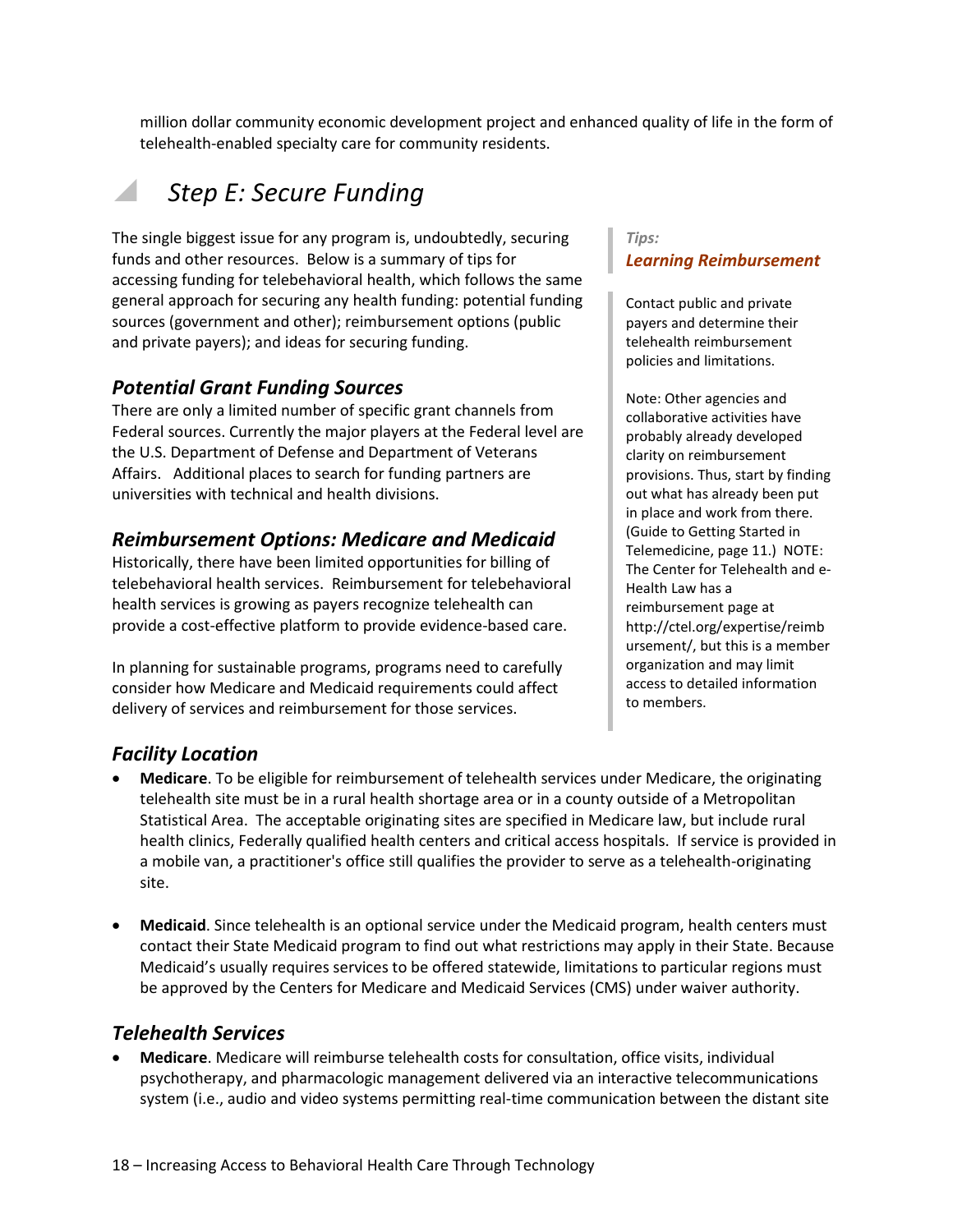practitioner and the patient in a rural community). In particular, Medicare released diagnostic codes in 2012 to reimburse mental health services delivered via telehealth.

• **Medicaid**. Although States have considerable flexibility in how telehealth services are covered, many Medicaid programs provide at least some reimbursement for telemedicine services. Recent surveys indicate that 39 States have established rules related to reimbursement for services provided via telehealth. Many States model their reimbursement policies on those of Medicare, but others have sought waivers to also support remote diagnostics or remote monitoring for patients with chronic diseases. States can also reimburse any additional costs such as technical support, transmission charges, and equipment. These add-on costs can be incorporated into the fee-for-service rates or separately reimbursed as an administrative cost by the State. If they are separately billed and reimbursed, the costs must be linked to a specific covered Medicaid service.

### *Recognized Providers*

- **Medicare**. State law defines what services each professional may legally provide and any of these services are eligible when a Medicare Provider uses telehealth technology. However, Medicare reimbursement for tele-consultation is contingent on the type of practitioner that refers the patient. A referring practitioner must be a physician, physician's assistant, nurse practitioner, clinical nurse specialist, nurse-midwife, clinical psychologist, or clinical social worker. Although clinical psychologists and clinical social workers can provide psychotherapy services under Medicare, they cannot bill for medical evaluations or medical management services that may be part of the psychotherapeutic plan.
- **Medicaid**. Since FQHCs and rural health clinics are mandated Medicaid providers, provider status for telehealth should not be limited unless specified in other State requirements that are included in designing coverage for the services.

### *Other Requirements*

- **Medicare**. Reimbursement rates for distant site practitioners are equal to what would have been reimbursed without the use of telemedicine. A recent law expanded payment to allow for a \$20 originating site facility fee where the Medicare beneficiary is present.
- **Medicaid**. States are encouraged to use the flexibility inherent in Federal law to create innovative payment methodologies for services that incorporate telemedicine technology. For example, States may reimburse the physician or other licensed practitioner at the distant site and reimburse a facility fee to the originating site.

Policy changes have made significant progress in advancing telemedicine in healthcare over the past 20 years. CMS is very interested in "re-balancing" care so that more persons can live in the community rather than in institutions. Medical homes and other coordinated, integrated care models for those with chronic conditions also increase interest in telehealth home management and other uses of technology to help keep patients at home and living in the community. That said, Medicare and especially Medicaid undergo changes in the scope of services covered and under what conditions, so be sure to do your homework to see what is covered in your area.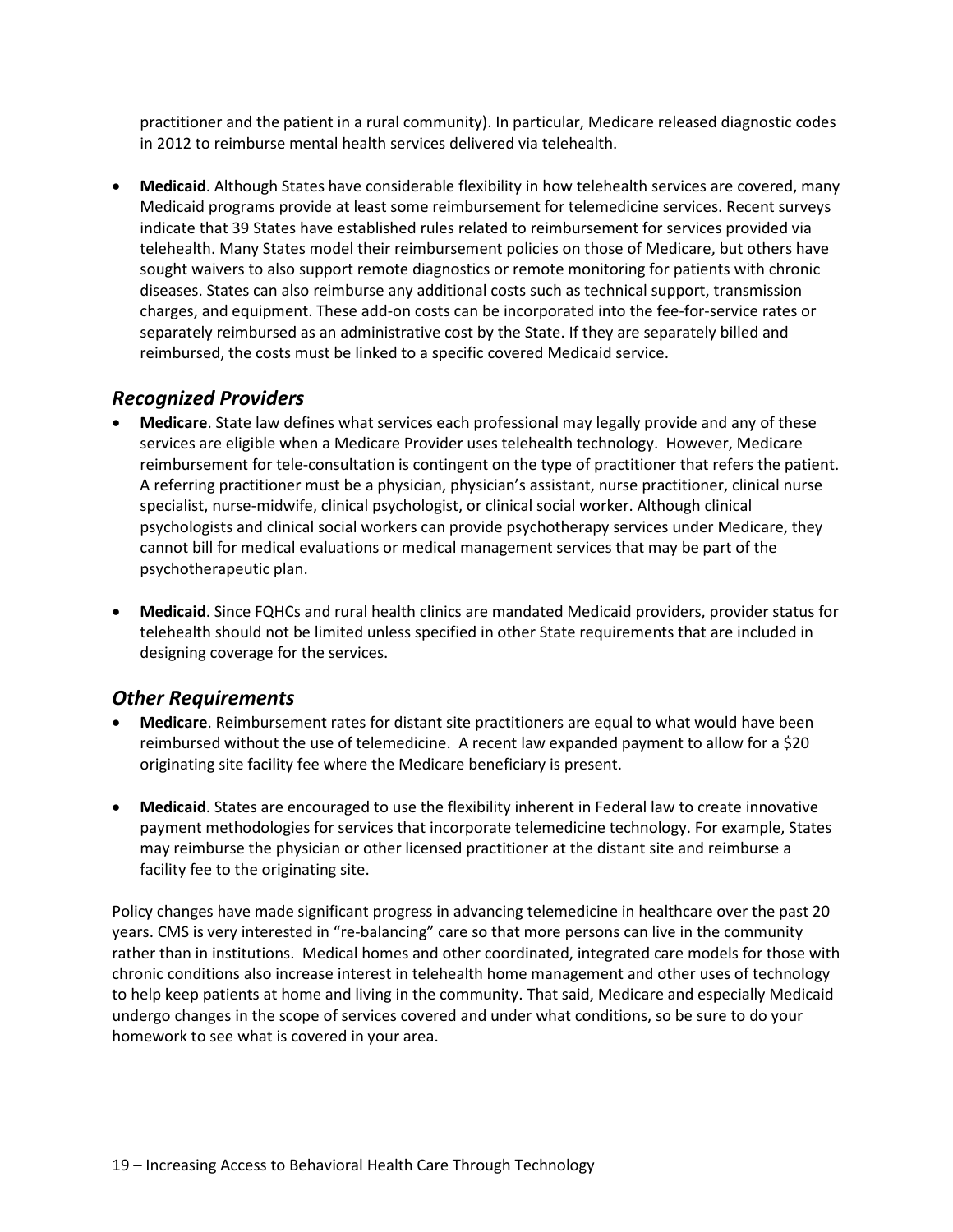#### *Reimbursement Strategies in the Field*

In a climate of change over reimbursement rules, telebehavioral health sites and Federal programs have explored options for maximizing payments. They include the following:

- **State Billing Codes**. Some States (e.g., California) have specialty care codes for telemedicine. Massachusetts has a model for adolescent child psychology that pays for a very brief primary care practitioner/psychologist telebehavioral health consult. The SAMHSA-HRSA Center for Integrated Health Solutions has compiled a listing of Interim Billing and Financial Worksheets for each State (see Resources), which can be used by entities in establishing billing practices for telebehavioral health.
- **Reimbursement Cost Strategies**. Some projects have explored ways to secure reimbursement for telebehavioral health services.
	- **Establish Center to Handle Outsourced Consultations**. One site secured a per patient rate for telebehavioral health consultative services. They did so by funding one-half day's worth of the specialists' time (10 categories in all). To pay for their time, and secure reimbursement, these specialists are made available to other agencies to tap into via telehealth. However, the agency, Open Door, has the burden of filling that time.
	- **Establish Cost Center for Telebehavioral Health**. Explore ways to secure reimbursement for telebehavioral health. One HRSA grantee created a telebehavioral health specialist visiting center, incorporated costs into a new access point and a reimbursement rate for telebehavioral health services. It is the agency's highest cost center because the site delivers specialty care via telehealth to patients in varied locations.
	- **Change Reimbursement Policies for Telehealth/Telebehavioral Health**. In New York State, only hospitals have been allowed to bill for telehealth, but that may be changing. Per member per month (PMPM) home health rates are increasingly based on inclusive rates, which the State is establishing by identifying best practices. Telehealth would be served well if best practices were identified in order to secure a reimbursement rate under the state's new framework.
	- **Identify Cost Savings to Promote Changes in Reimbursement**. Several projects identified cost saving opportunities as a way to secure reimbursement. In New Mexico, under their State Medicaid program, Project Echo identified high utilizer patients and delivered case management and community health outreach worker services to help reduce hospitalizations and thus cut costs. In Hawaii, Medicaid covers some transportation costs but not telehealth. The State has very few behavioral health specialists and most are not participating in Medicaid. They made the case that Medicaid could realize cost savings and expand access to behavioral health care if they weighed the cost of transportation and the potential for telebehavioral health to urge specialists to take on some Medicaid patients.

Beyond these examples, HRSA grantees in this discussion recommend picking a model with reimbursement potential, noting that consultative models generally will not have a reimbursement source. In addition, telebehavioral health programs need to ensure that their equipment is HIPAA compliant as part of efforts to secure reimbursement rates. Generally, specialty equipment like the Polycom is marketed as providing encryption, which is HIPAA required. However, non-specialized (and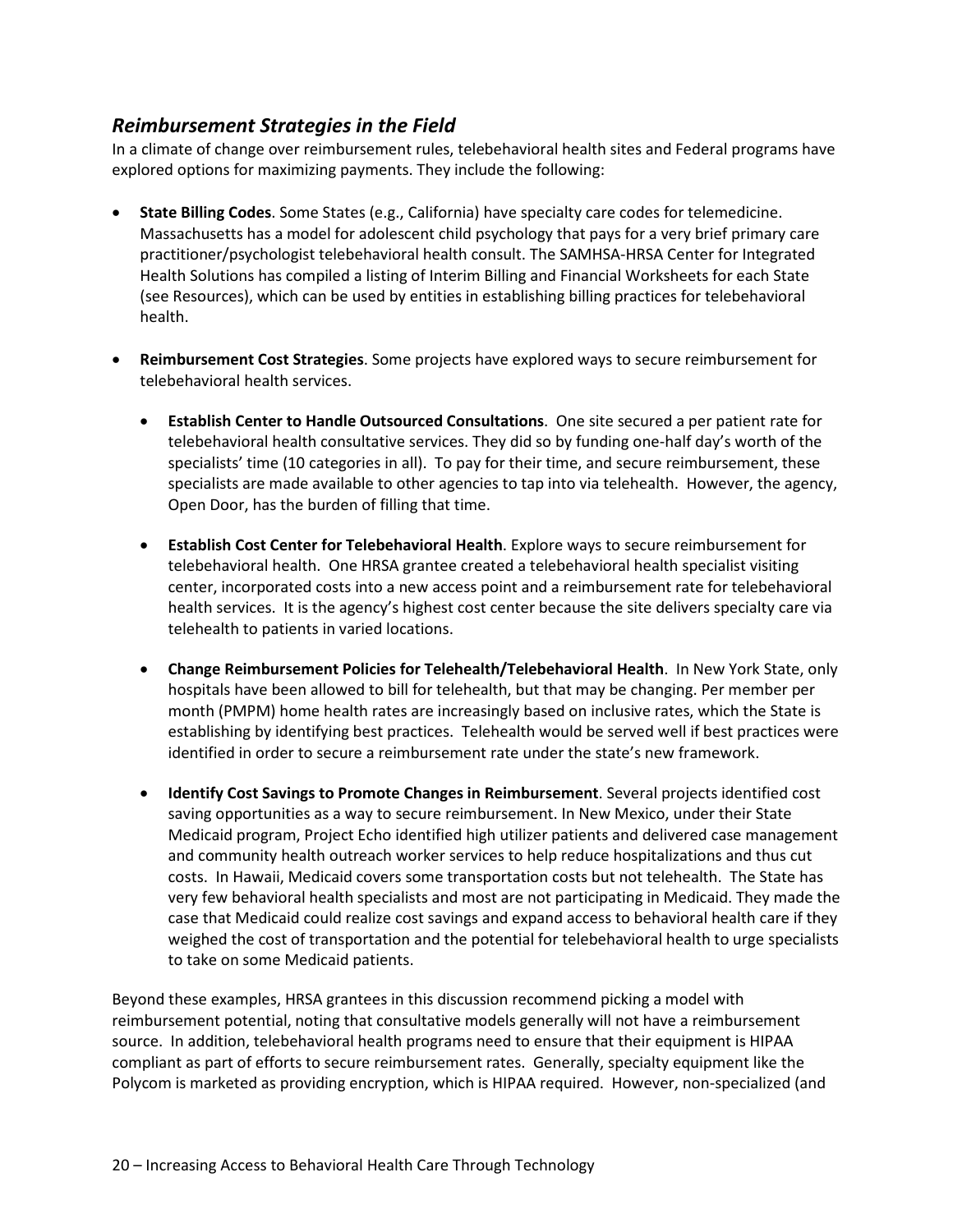less-expensive) services like Skype may provide the same level of protection, and in particular may meet HIPAA requirements for telebehavioral health sessions that are strictly consultative.

Changes in payment for health services might enable agencies to bill for telebehavioral health services. Fee-for-service care is under critical review—both as a result of the Affordable Care Act and various state initiatives. Part of reimbursement reform is for providers to measure outcomes and to do so in relation to costs—particularly capitated costs—and to promote integrated care.

### *Other Funding Tips*

Below are additional ideas from HRSA providers on securing funding.

- **Pursue Changes in Reimbursement Provisions**. Laws and health plan restrictions on the payment for telehealth can be changed but require some legwork. To make change, work with regulators to change regulations. And document how services are being delivered and how billing is being handled in order to demonstrate how telehealth is being used to deliver care, improve quality, and reduce costs.
- **Start With Pilot Projects**. Full-scale start-up of a telehealth program is typically not feasible when funds are limited. Thus, HRSA providers recommend piloting a project and to use results to demonstrate efficacy in order to secure additional funding. By creating a manageable and smaller scale telehealth system, start-up costs can be reduced and the endeavor can be more affordable. Another approach to a step-wise startup is to focus on funding requests for specific activities (e.g., equipment including videoconference equipment, IT support).
- **Monitor Funding Opportunities**. Lastly, keep track of changes over time and continuously seek out funding. Step F: Establish the Equipment Infrastructure

Telehealth's infrastructure is comprised of equipment, technology, and people support to keep the system up-and-running. Below are tips of setting up and running systems—with an eye to keeping pace with rapidly changing technology.

- **Use Compatible Technology**. There are many telehealth technologies on the market, but clinics need to select systems that allow for unfettered information exchange and communication. Some systems are closed, like those managed by large networks (i.e. hospital systems,) require users to pay fees.
- **Use Existing Technologies When Feasible**. While some programs use dedicated lines for telehealth sessions, it may be more cost effective to use existing Internet lines—if the bandwidth is available and supports real-time video sessions. Similarly, telehealth might be able to piggyback on other systems, like those in use by schools, further cutting costs.
- **When Picking Equipment, Keep Pace With Change**. Telehealth hardware typically includes polycom videoconferencing equipment, phone lines, cameras, viewing rooms, and computer stations. When purchasing, test equipment to make sure it works as intended. And keep in mind that technology is rapidly changing toward cloud-based and mobile technologies. Invest cautiously as equipment may quickly become obsolete, replaced by mobile phones and Internet connections. While that day has yet to arrive, it will come soon enough as some telehealth systems already on the market can fit on a wireless cart for transport around the clinic.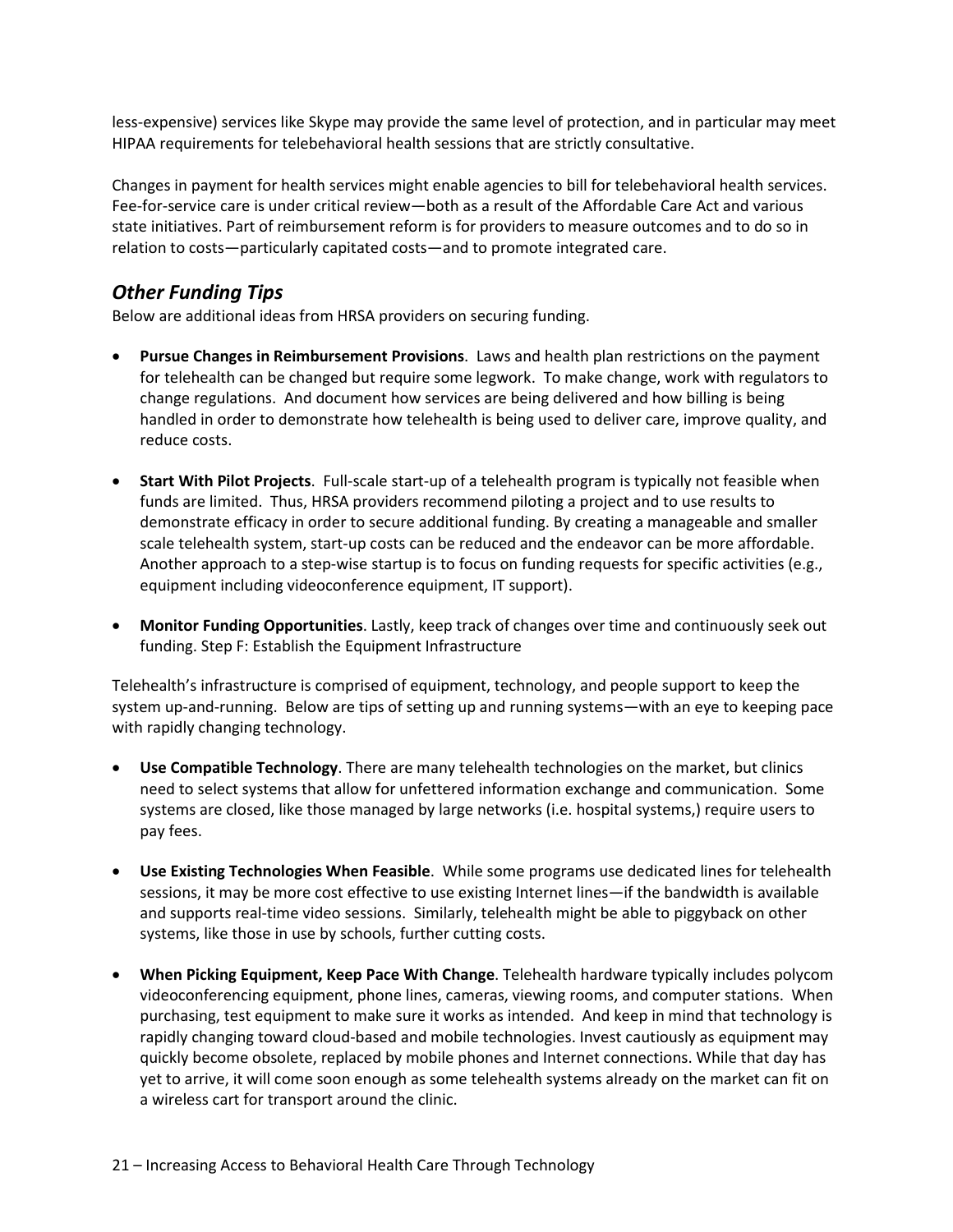- **Use HIPPA Compliant Equipment**. Privacy laws require use of systems that encode transmissions. For more information: [http://www.telehealthresourcecenters.org](http://www.telehealthresourcecenters.org/)
- **Secure Space for Telehealth Sessions**. The advantage of portability of equipment is that clinics may no longer have to devote limited and expensive office space for telehealth sessions. Experienced telehealth sites are using studios less and less as sites are increasingly connecting to each other from their own offices. However, wiring rooms for telehealth is still the optimal technology, as of 2012. Agencies also need a private and quiet space to conduct telehealth sessions.
- **Quality Control and Monitoring**. Some sites use centralized quality controls systems to monitor telehealth sessions. Central monitoring is not always deemed essential and quality control can be carried out other ways. For more information: [http://www.telehealthresourcecenters.org](http://www.telehealthresourcecenters.org/)
- **Manage Obsolescence**. When telehealth hardware becomes obsolete, a clinic can recycle and/or share their dated equipment with others. See the Telehealth Resource Centers for more information. For more information: [http://www.telehealthresourcecenters.org](http://www.telehealthresourcecenters.org/)
- **Line Up IT Support**. Technology is less complicated today and requires less IT support. Regardless, identify and designate a person/department to handle problems and questions. One HRSA project lined up high school students, who were on hand during initial start-up and a short time period after launch to answer questions and resolve glitches. Students, in turn, received small stipends and school credit.

#### *Tips: Selecting Equipment*

- Ensure compatibility with existing systems (e.g., EMR)
- Tap into existing systems.
- Anticipate obsolescence.
- **Make sure equipment** complies with HIPAA from software to VOIP services like Skype.
- Secure space to convene telehealth sessions.
- Establish quality control measures.
- **Secure IT support.**

#### *TBH in Action*

### **Telehealth Equipment Really Gets Used**

Telehealth equipment is probably used most often to enhance communications among staff—within a clinic and across sites. Staff meetings can be convened more quickly, saving time and resources.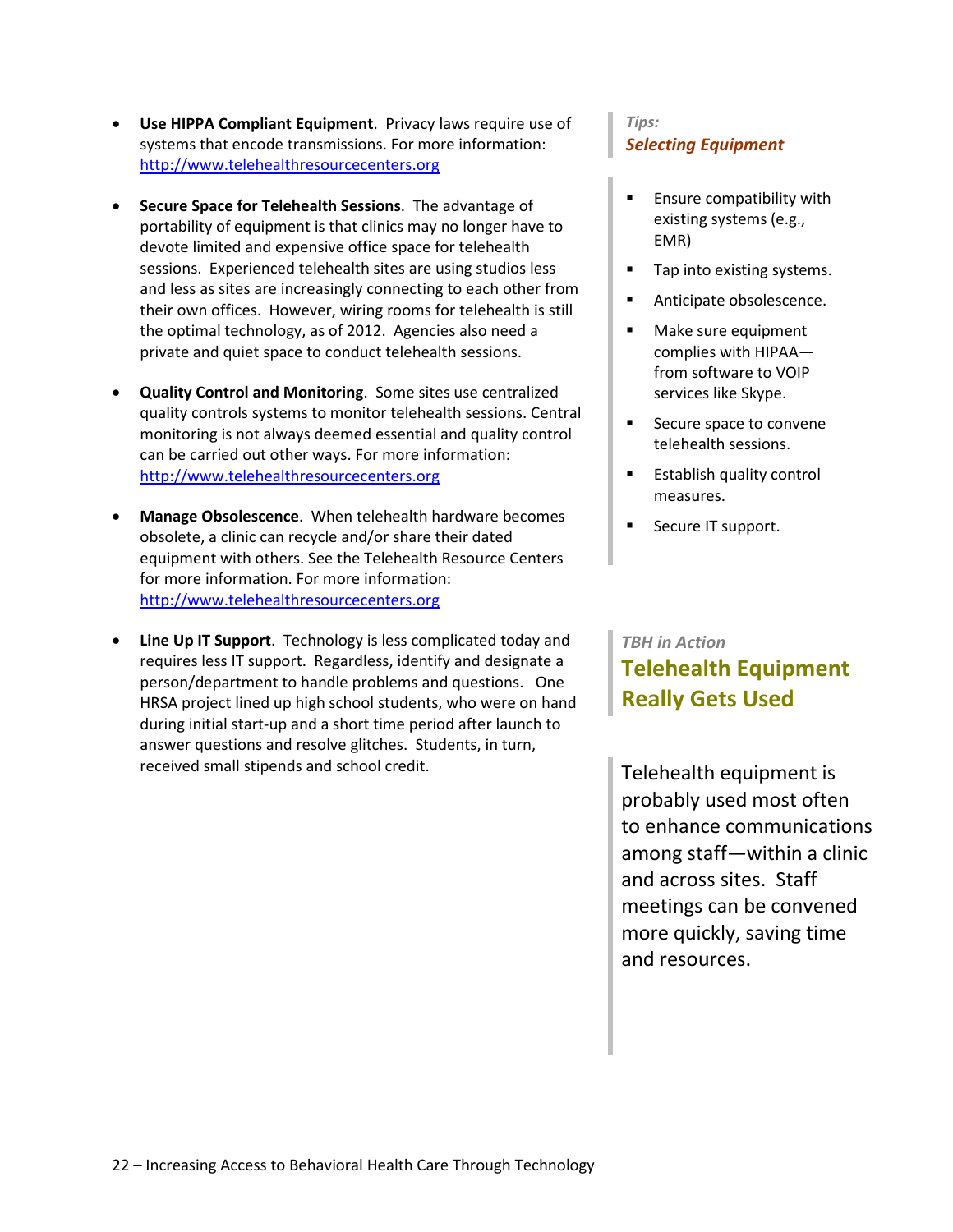### **Telehealth and Data**

Health care providers (including those working in telehealth) can do a better job providing patient care when they combine patient data with best practices in order to make care decisions. Behavioral health, for example, can review data and identify early warning signs for behavioral health concerns. However, clinic access to patient data is variable and limited. Payers like Medicaid and Medicare provide only limited data to providers. Private health plans tend to have a wealth of data as information is organized by insurers and tied to billing.

Efforts to expand access to data are underway at all levels of government and systems of care. Examples include national initiatives to expand access to performance data. Locally, some community Health Information Exchanges are building systems to broaden access to data (e.g., Memphis community health status bank). At the grassroots level, individual agencies are working with payers to gain new data access while ensuring that HIPAA requirements are met.

Telehealth can facilitate greater access to, and use of, data. Tele-technology can readily aggregate data from various providers and patients. Telehealth's "store and forward" approach can ease access to and sharing of data, particularly when compared to large meetings among providers at a single location and point of time, which are costly and hard to arrange.

Many questions remain, however, on how to go about expanding data access and use. One ongoing debate is whether EHRs should include information that patients input themselves, a common feature of telehealth sessions. The concern is that these data may be less reliable. Regardless, data systems will only grow with more data points being added.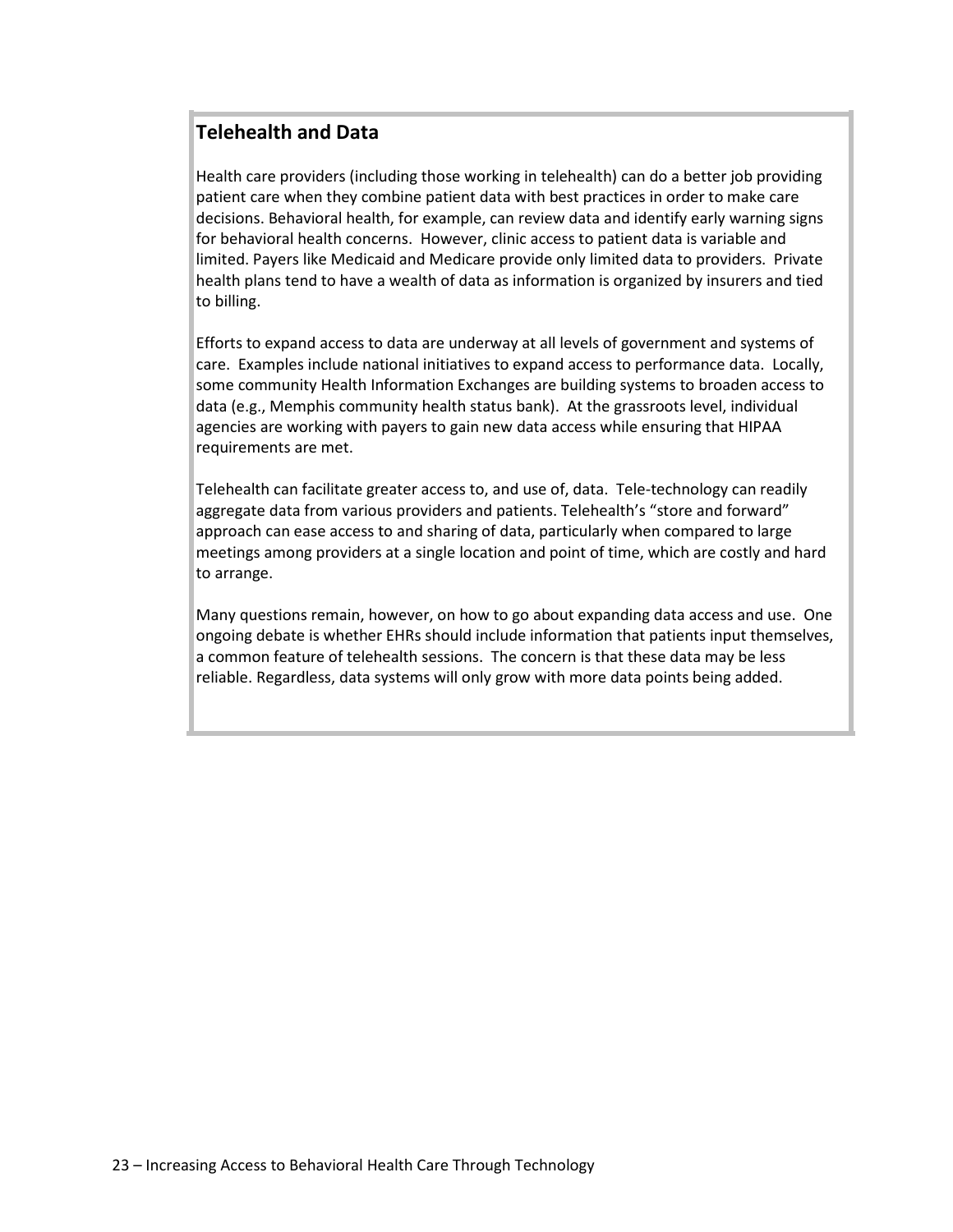# *Step G: Set Up Staffing*

Telehealth (and of course telebehavioral health) is usually an addon to existing clinic operations. Thus, putting a team together is a matter of figuring how to make it work within the context of existing staff and budgets. Below are key considerations.

- **Staffing Options**. Telehealth requires people to coordinate sessions, train staff, track usage, and myriad other responsibilities. Given that additional funding to support telehealth is usually limited, existing staff will usually take on one or more specific telehealth duties. If funds are available, part-time staff can be hired.
- **Champion**. Telehealth is a new feature for many clinics, and staff may be reluctant to embrace new technology and a new responsibility within their existing plate of responsibilities. Thus, telehealth usually requires a champion to explain its value and promote usage. Champions may be clinicians with a key interest in using new technology to enhance quality. Champions may also be found in unexpected places. For example, an assistant who helps a tech-phobic clinician with limited technical skills can support that person in becoming an adopter of telehealth.

#### *Tips: Staffing Telehealth*

- Use existing staff and/or part-time staff.
- **Designate a champion to** promote usage.
- Determine a coordinator to oversee operations.

- **Lead Person/Coordinator**. Telehealth requires involvement from multiple areas of a clinic's operations—clinical staff, front-office personnel to handle patient intake and scheduling of telehealth sessions, financial to handle billing, and IT to name a few. Coordination is thus necessary and suggests that a telehealth lead person may be necessary. This coordinating role can take on different forms, as follows:
	- Clinicians who serve as leads can help ensure that quality of care is the focal point in use of telehealth.
	- Nursing staff can focus on quality as well but also cross various domains and can make sure the trains run on time.
	- Schedulers are essential. Otherwise, patients will show up at different/wrong times or a provider may expect to see 3-4 consults in a day and yet walk away with just one because of no shows. Schedulers can also serve as the glue to bridge communications among clinicians.
	- IT staff are essential to overcoming technology phobia and handling glitches.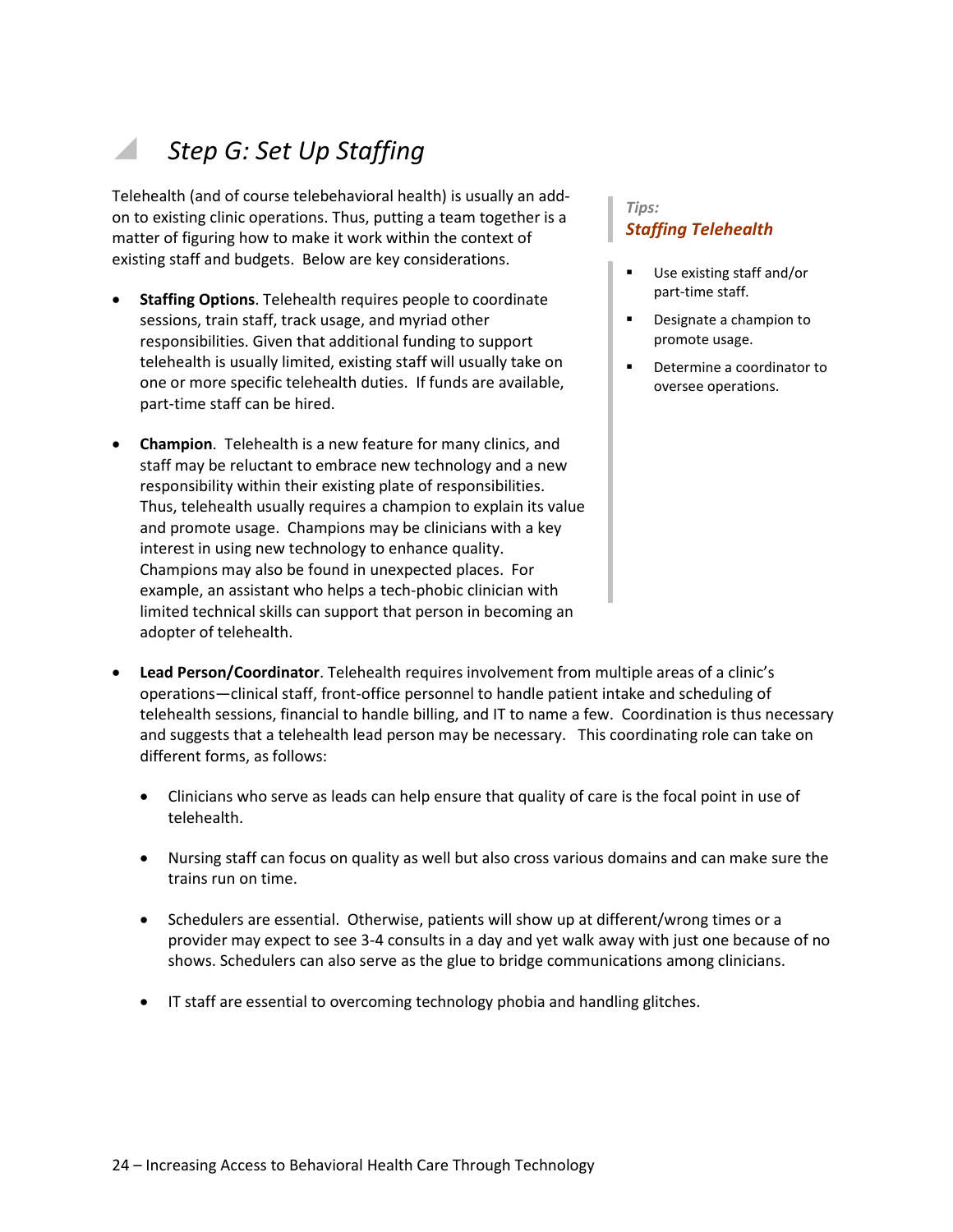# *Step H: Train Staff*

Staff may question the value of training in telehealth, indicating that it's not needed. However, without training, it is very likely that few will use the system once it is put into place. Front-office staff won't understand and promote sessions with clients during intake. Clinicians won't schedule sessions.

Challenges like these can come to the surface during training sessions and can be addressed at that point. And despite the challenges, not all staff require the same level of training or "convincing" regarding the use of telehealth. Some staff know telehealth well from prior work. Some are tech-savvy and embrace its use.

Below are common training issues to cover.

- **Technology Phobia.** This is not a topic as much as an understanding of how to use telehealth technology in order to gain comfort with it. Training might cover topics like use of equipment (e.g., using the camera zoom feature). Training might also cover issues that arise, like staff not liking the way they look on camera.
- **Language of Telehealth and Medical Care**. Training in this area includes understanding what takes place in a telehealth session in relation to handling of referrals, setting up consultation sessions with patients, and consultations between providers. For example, primary care providers need to understand which patients should receive referrals to psychiatric care versus counselors so that they can set up appropriate consults. Likewise, all parties need orientations on what a typical clinical encounter involves so that the telehealth session can be conducted following the same protocol as would be used in a face-to-face session (e.g., what HIPAA process/form is used; how is patient intake handled; how is follow-up conducted).
- **Train on Telehealth's Role in Coordinating Activities**. Train on how to make fragmented systems work within an integrated system with multiple providers.
- **Train Lead Staff**. A telehealth lead may be well versed in technology but not various medical topics, like behavioral health, HIPAA, or how patient intake is handled. Thus, make sure your lead has training to fill in knowledge gaps.

#### *Tips: Training Staff*

- **Using the technology** (e.g., zoom the camera).
- **Language of telehealth.**
- Role of telehealth in coordinating services and providers.

#### *TBH in Action*

### **Telehealth Rehearsals Are Essential**

No performer should walk on stage without rehearsing. One HRSA grantee states that "when we start any new application of telehealth, everybody groans, but there is about a month-long process" to rehearse the details (e.g., forms, protocols, staff roles). "When we finally have our first mock patient, it is smooth as silk…."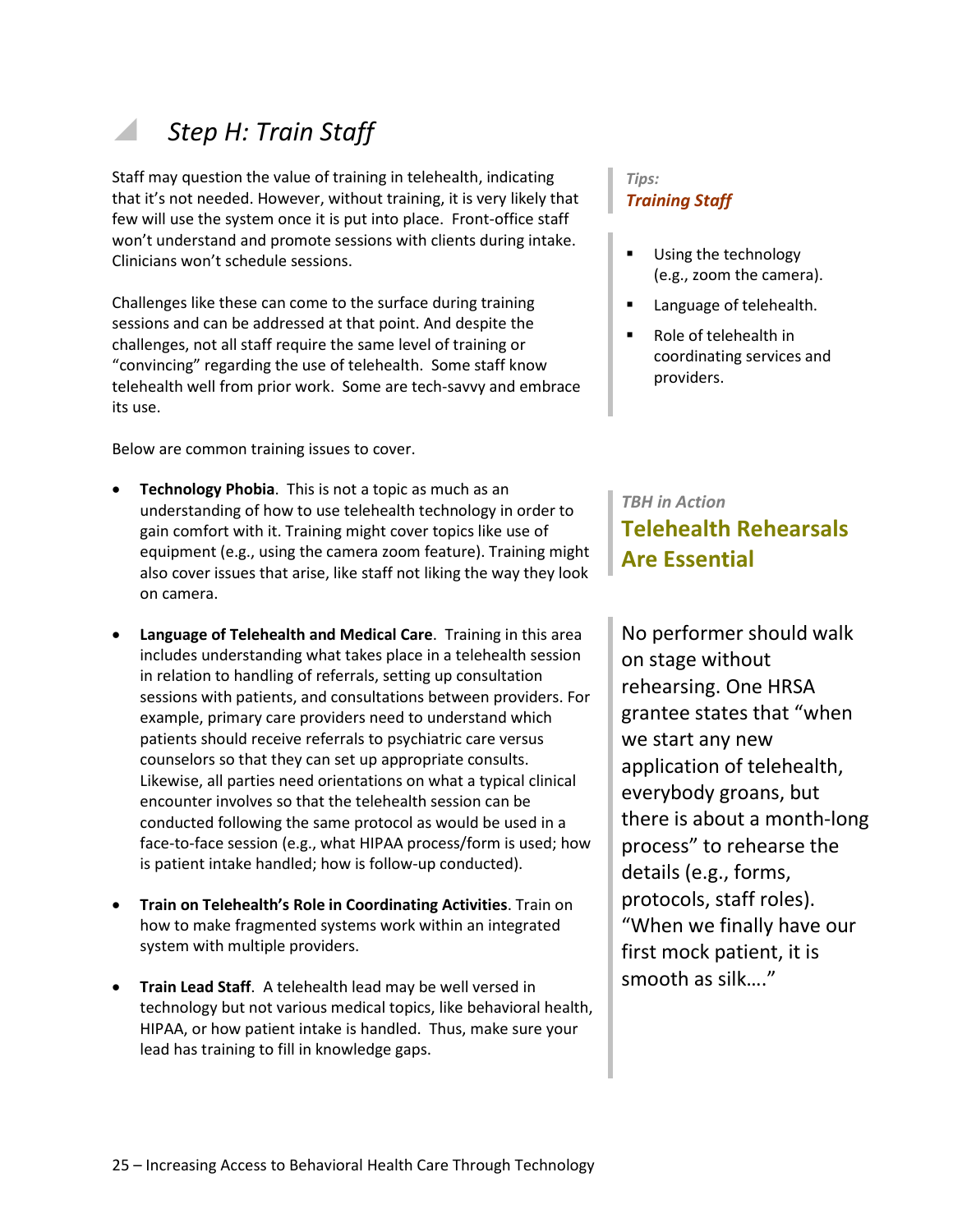### *Step I: Establish Partnerships*

Telehealth is a partnership magnet. Once external agencies recognize the value of telehealth in delivering care, more potential partners want to join the effort. Below is a summary of key partners in a telehealth endeavor and tips on organizing and working with these entities.

- **Key Partners**. The list of partners is potentially quite large, but some agencies are essential, for varied reasons. These key partners include:
	- **Specialists**. These can be individual practitioners or agencies. Specialists are of course essential in that they are on the other end of a telehealth consultation.
	- **Universities**. Academic institutions are potential partners in terms of their resources (e.g., technologies to tap into like equipment, bandwidth, and data systems as well as service partners/community agencies).
	- **Integrated Care Networks**. These entities may have existing telehealth systems and capacity to tap into. They may also be key sources of reimbursement for telehealth sessions as they may have billing arrangements with health insurers.
	- **Other Partners**. Examples include entities that will house or host operations (e.g., office space, IT staff). For example, a HRSA grantee secured an agreement from a university president to house within the university a rural research institute with a telehealth component. This same agency created a program of technical consultants from a local high school, who were available to fix computer screens and troubleshoot**.**
	- **Ideas for Working With Partners**. A telehealth collaborative can work effectively in various ways. Informal communications among key staff do not require much infrastructure and can take place during routine clinical team meetings—sessions that can be carried out via telehealth that self-demonstrates the value of technology. A more formal or informal advisory body may be necessary, however. This group can take a lead role in planning and implementing such tasks as identifying funding sources and working with heath networks to secure buy-in and participation.

### *TBH in Action* **Win-Win Partnerships**

Establishing telehealth partnerships is not much of a struggle if all parties see clear advantages. A HRSA grantee set up telehealth preceptorships, helping a nursing school in search of slots for students. In turn, the telehealth agency gained by having student nurse practitioners available to work on and learn telehealth and experience delivery of care in an FQHC setting.

Project Echo New Mexico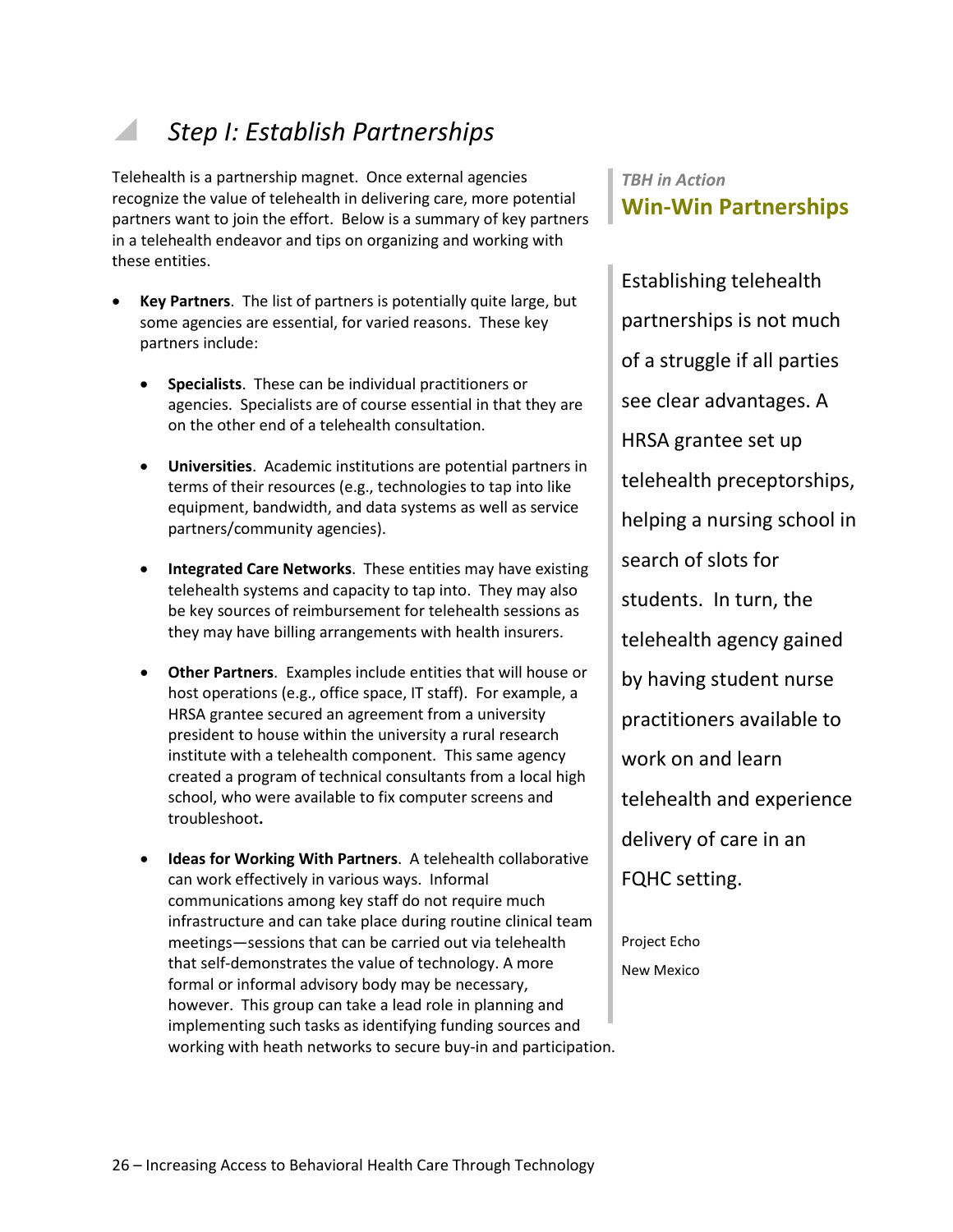### *Step J: Engage Patients*

Patient acceptance rates for telehealth are generally high. One HRSA grantee was surprised over one of their early adopters: a psychiatric patient with a paranoid belief that TV was speaking to him. Surely, telehealth would not work with him. However, the patient successfully participated in a session, and, at one point, looked over to his sister with a grin and said: "see, the television does talk to me."

Patient acceptance to participate in telehealth can increase when steps are taken to involve patients in telehealth—versus just subjecting them to a telehealth session. Below are examples:

• **Provide Patients With Information**. Provide patients with access to their health data so that they can take an active role in the telehealth encounter. One HRSA grantee is piloting a pre-appointment decision tree that allows patients to submit questions of interest in order to help determine the most effective way to use of time with a provider. The doctor gets the decision tree a day before the visit and can review patient questions in advance. This type of advance information is a growing need as doctors need more time to research patient questions. Clinician answers can then be incorporated into a "storing forward" system for use by other clinicians and for future patients.

#### *Tips: Engaging Patients*

- Provide patients with information in advance so they have what they need to be active participants in a telehealth session.
- Use patient portals and other online tools so that patients can conduct queries, review their data, and become more engaged in their care.

• **Use Patient Portals**. Portals are often thought of as the kiosks found in clinic waiting rooms, but general online portals are probably the new norm. They are meeting a demand as people are increasingly turning to search engines to learn about their health concerns prior to accessing care. When patients go online, providers need to be there. Some portals allow patients to keep their own records. The best patient portals are interactive. They may not share all the information in a patient records (e.g., clinician progress notes may be excluded), but generally they should present action items.

A variation on the portal theme is found in new technologies under development. One application for mobile devices allows a user to take a photo of a plate of food and get a calorie count. Another allows users to track grocery purchases to monitor consumption and needed purchases.

### *Step K: Conduct Telebehavioral Health*

There are many tools available that outline best practices in conducting telehealth. Key resources are referenced in the Resources section and are largely within the collections of Telehealth Resource Centers.

In addition to consulting these resources, consider these ideas on conducting telehealth: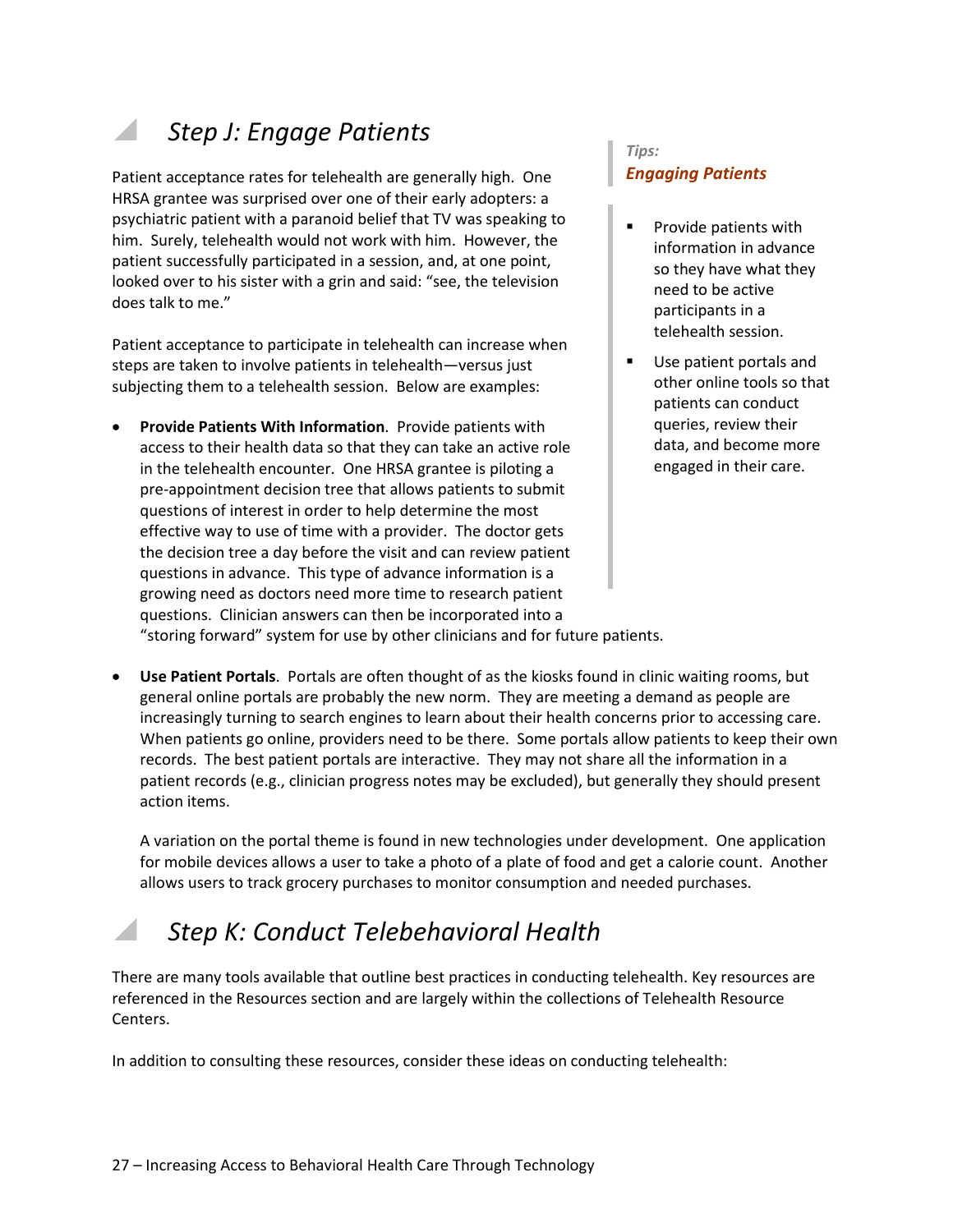- **Create a Telebehavioral Health Agenda and Stick to It**. Map out the telehealth clinical interaction in advance (e.g., protocols and procedures) so there are no surprises during an actual live event. Clinicians and patients don't like it when things don't go according to plan.
- **Conduct Brief Telebehavioral Health Sessions**. Clinicians tend to prefer quick/limited time with patients on-screen—just like a real office visit. One HRSA grantee, in scheduling sessions, doesn't tell clinicians when the patient encounter will be live or via telehealth. Clinicians move among rooms and see patients in both settings—20% of which are telehealth.
- **Telehealth Home Visits**. Although rare, telehealth sessions can be held between an office-based clinician and a patient at home. One HRSA grantee overcame HIPAA concerns by having the patient initiate the call for the telehealth session. However, reimbursement regulations may hinder these types of sessions. California's telehealth specialty billing code for telemedicine doesn't address home versus office-based sessions. However, Visiting Nurses Associations (VNAs) have done home visits for many years, which may be a foundation for changing this policy.
- **Tap Semi-Retired and Retired Clinical Staff**. The health workforce is retiring in droves. There is a tremendous amount of knowledge in this population that can be harnessed via, for example, a limited number of telehealth consults scheduled with retired or semi-retired clinicians.
- **Telehealth by Discipline**: **Commonalities and Variations.** Many disciplines use telehealth to reach out to patients or other providers, using the same equipment, staff telepresenters, and data exchanges. However, differences exist across specialties, like the unique forms, language, and assessment methods used by each. These variations can be accommodated by preparing prior to "going live."
- **Establish Quality Management**. Telehealth services should be monitored and evaluated as with all other clinical services. Given that telehealth as a delivery mechanism differs from what most patients and providers are accustomed to, measures should examine satisfaction with patient encounters and the use of technology.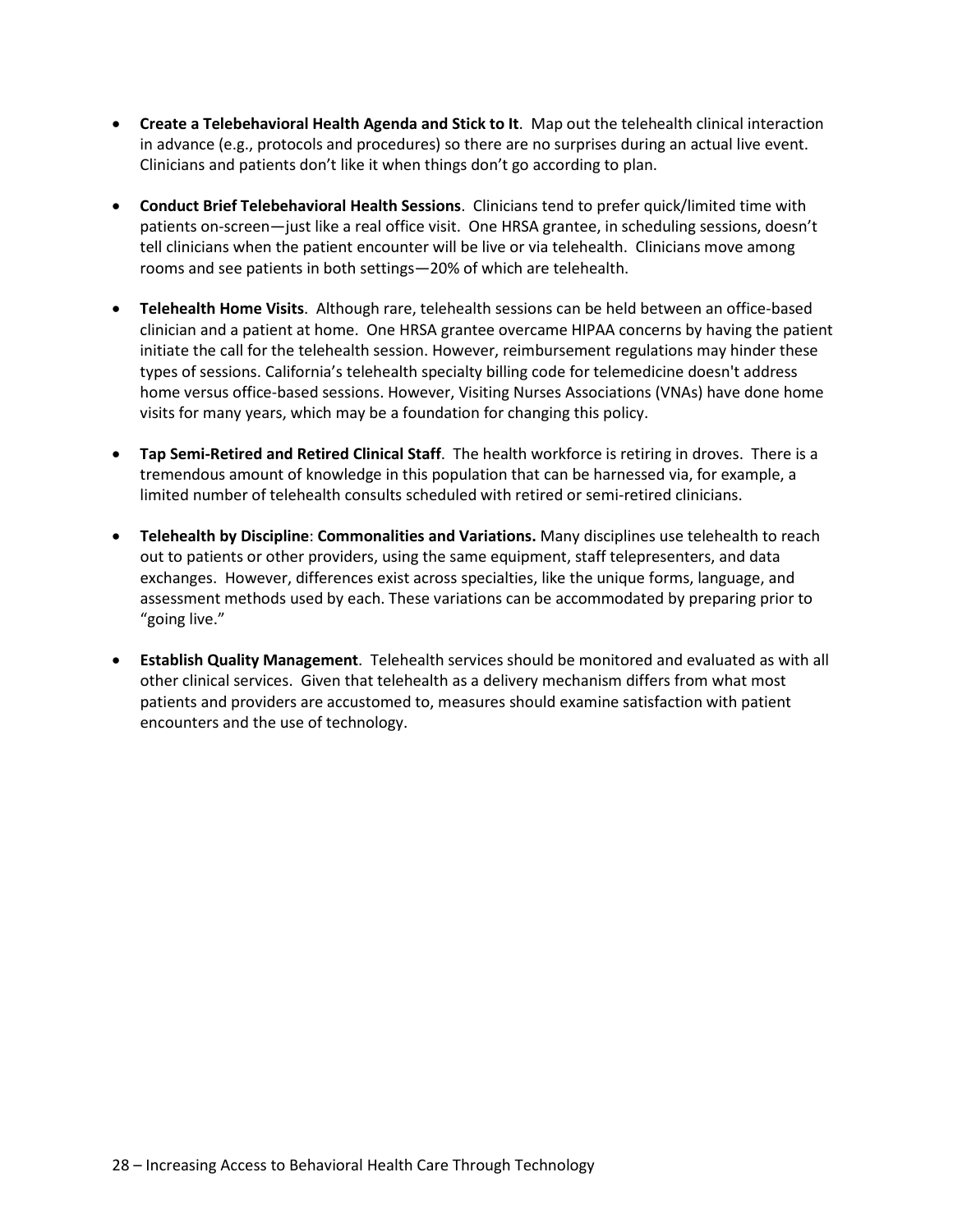# **Resources**

This publication lists non-Federal resources in order to provide additional information to consumers. The views and content of these resources have not been formally approved or endorsed by HHS or HRSA.

### *HHS Offices with Telehealth Projects*

HRSA Office of Special Health Affairs <http://www.hrsa.gov/about/organization/bureaus/osha>

HRSA and Behavioral Health <http://www.hrsa.gov/publichealth/clinical/BehavioralHealth/index.html>

HRSA Office for the Advancement of Telehealth <http://www.hrsa.gov/ruralhealth/about/telehealth>

SAMHSA Center for Substance Abuse Treatment Technology Assisted Care Grants

### *HHS Telehealth Technical Assistance and Training*

#### Telehealth Resource Centers

#### [http://www.telehealthresourcecenter.org](http://www.telehealthresourcecenter.org/)

- Portal to all regional centers
- Resources focus on operations tools (e.g., consent to participate in a consultation, patient surveys, telebehavioral health clinical process, sample work plans), reimbursement, legal/regulatory, getting started, training, program development
- Monthly Webinars
- TRC Start-Up Grants: Up to \$25,000 for consultant to assist with start-up.

### *Telehealth Planning and Operations Guides*

Telemental Health Guide [http://www.tmhguide.org](http://www.tmhguide.org/)

Telehealth Operations Module <http://www.telehealthresourcecenter.org/operations-tools>

Telehealth Technology Assessment Center <http://www.telehealthtac.org/home> Assessments of Telehealth Equipment (e.g., cameras, polycoms)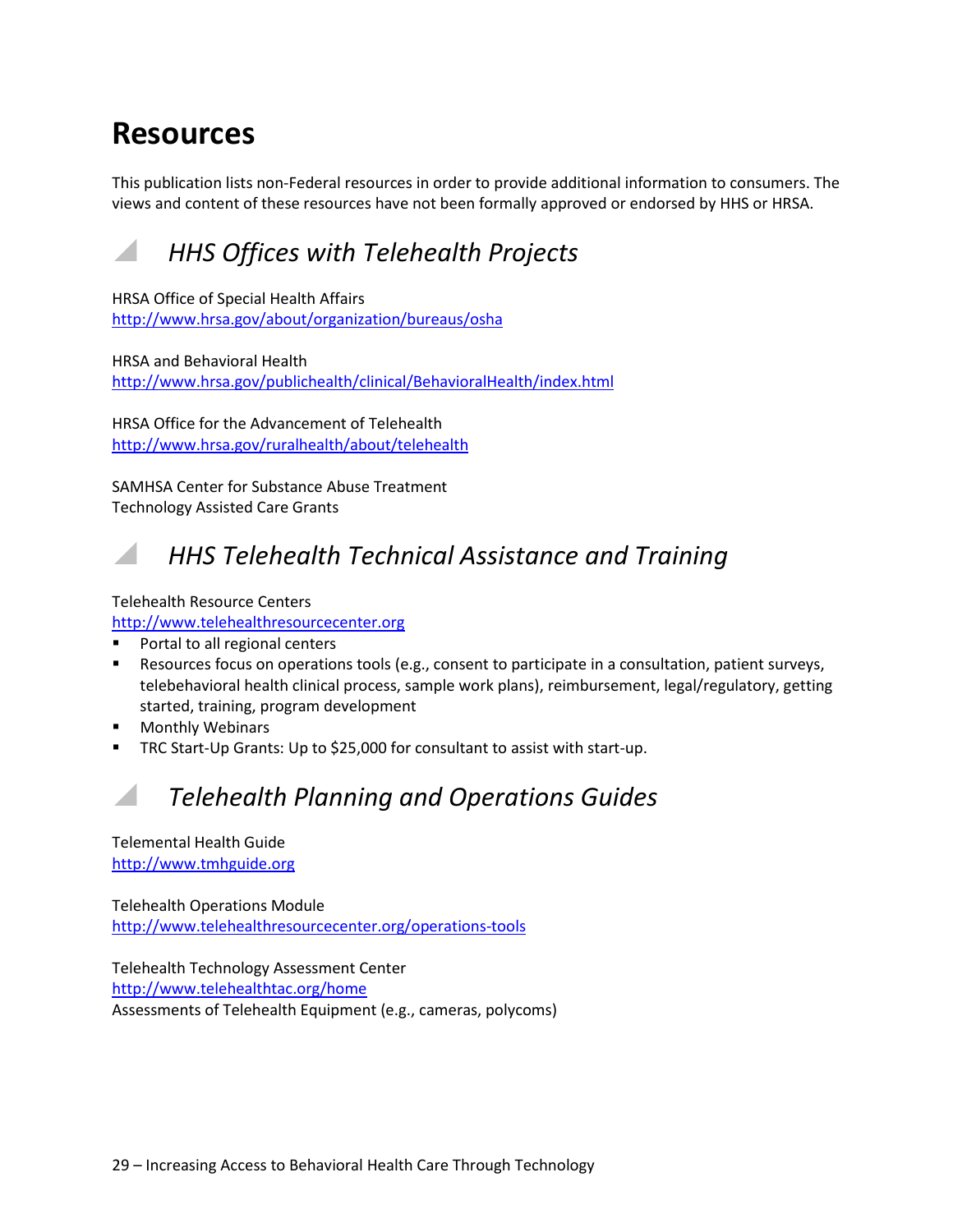### *Additional Telehealth Resources*

American Telemedicine Association [http://www.americantelemed.org](http://www.americantelemed.org/)

Association of Telemedicine Service Providers [http://www.atsp.org](http://www.atsp.org/)

Telemedicine Information Exchange [http://tie.telemed.org](http://tie.telemed.org/)

### *Telehealth Legal and Reimbursement Issues*

Federation of State Medical Boards [http://www.fsmb.org](http://www.fsmb.org/) Model Act for Licensing of Telehealth

HRSA Health Center Telehealth Policies <http://bphc.hrsa.gov/ftca/index.html> Liability coverage of telehealth under the Federal Tort Claims Act

HRSA's Office for the Advancement of Telehealth <http://www.hrsa.gov/ruralhealth/about/telehealth/telehealth.html>

Centers for Medicaid and Medicare Services (CMS) CMS, Medicaid and Telemedicine [http://www.medicaid.gov/Medicaid-CHIP-Program-Information/By-Topics/Delivery-](http://www.medicaid.gov/Medicaid-CHIP-Program-Information/By-Topics/Delivery-Systems/Telemedicine.html)[Systems/Telemedicine.html](http://www.medicaid.gov/Medicaid-CHIP-Program-Information/By-Topics/Delivery-Systems/Telemedicine.html)

CMS, Medicare Learning Network <http://www.cms.gov/Outreach-and-Education/Outreach-and-Education.html>

Center for Telehealth & e-Health Law on Reimbursement <http://ctel.org/expertise/reimbursement/medicaid-reimbursement>

Interim Billing and Financial Worksheets, By State SAMHSA-HRSA Center for Integrated Health Solutions <http://www.integration.samhsa.gov/financing/billing-tools#Billing>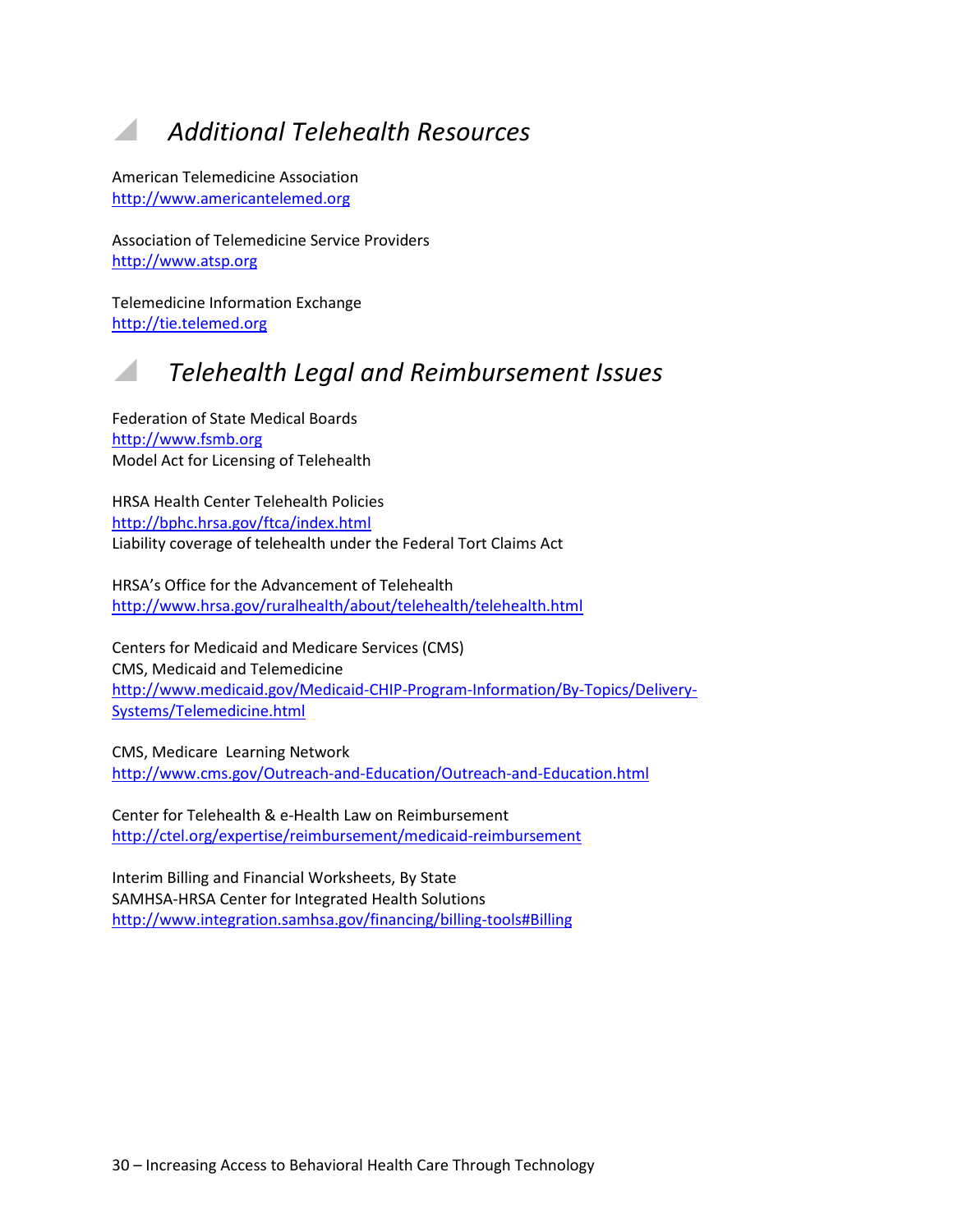

# **Participants**

| <b>TBH Programs</b>                      | <b>Federal Participants</b>                   |  |
|------------------------------------------|-----------------------------------------------|--|
| The Institute for Family Health          | <b>HRSA</b>                                   |  |
| 16 E. 16th Street                        |                                               |  |
| New York, NY 10003                       | Office of Data and Quality                    |  |
| http://www.institute2000.org             | <b>Bureau of Primary Health Care</b>          |  |
| Project ECHO                             | Office of Special Populations and Health      |  |
| University of New Mexico                 | <b>Bureau of Primary Health Care</b>          |  |
| 1213 University Blvd. NE                 |                                               |  |
| Albuquerque, NM 87102                    | <b>Community Based Division</b>               |  |
| http://echo.unm.edu                      | Office of Rural Health Policy                 |  |
| <b>Cherokee Health Systems</b>           | Office for the Advancement of Telemedicine    |  |
| 2018 Western Avenue                      | Office of Rural Health Policy                 |  |
| Knoxville, TN 37921                      |                                               |  |
| http://www.cherokeehealth.com            | <b>Office of Strategic Priorities</b>         |  |
|                                          | Office of Special Health Affairs              |  |
| Pacific Basin Telehealth Resource Center |                                               |  |
| 3579 Nipo St.                            | <b>SAMHSA</b>                                 |  |
| Honolulu, HI 96822                       |                                               |  |
| http://www.pbtrc.org                     | <b>Center for Substance Abuse Treatment</b>   |  |
|                                          | <b>Targeted Capacity Expansion for Health</b> |  |
| Open Door CHC                            | <b>Information Technology</b>                 |  |
| 670 9th St. Suite 203                    |                                               |  |
| Arcata, CA 95521                         | <b>Center for Mental Health Services</b>      |  |
| http://www.opendoorhealth.com/opendoor   |                                               |  |
|                                          | <b>Department of Defense</b>                  |  |
| Finger Lakes Community Health            |                                               |  |
| P.O. Box 423                             | National Center for Telehealth and Technology |  |
| Penn Yan, NY 14527                       | (T2), Clinical TeleHealth Division            |  |
| http://www.flchealth.org                 |                                               |  |